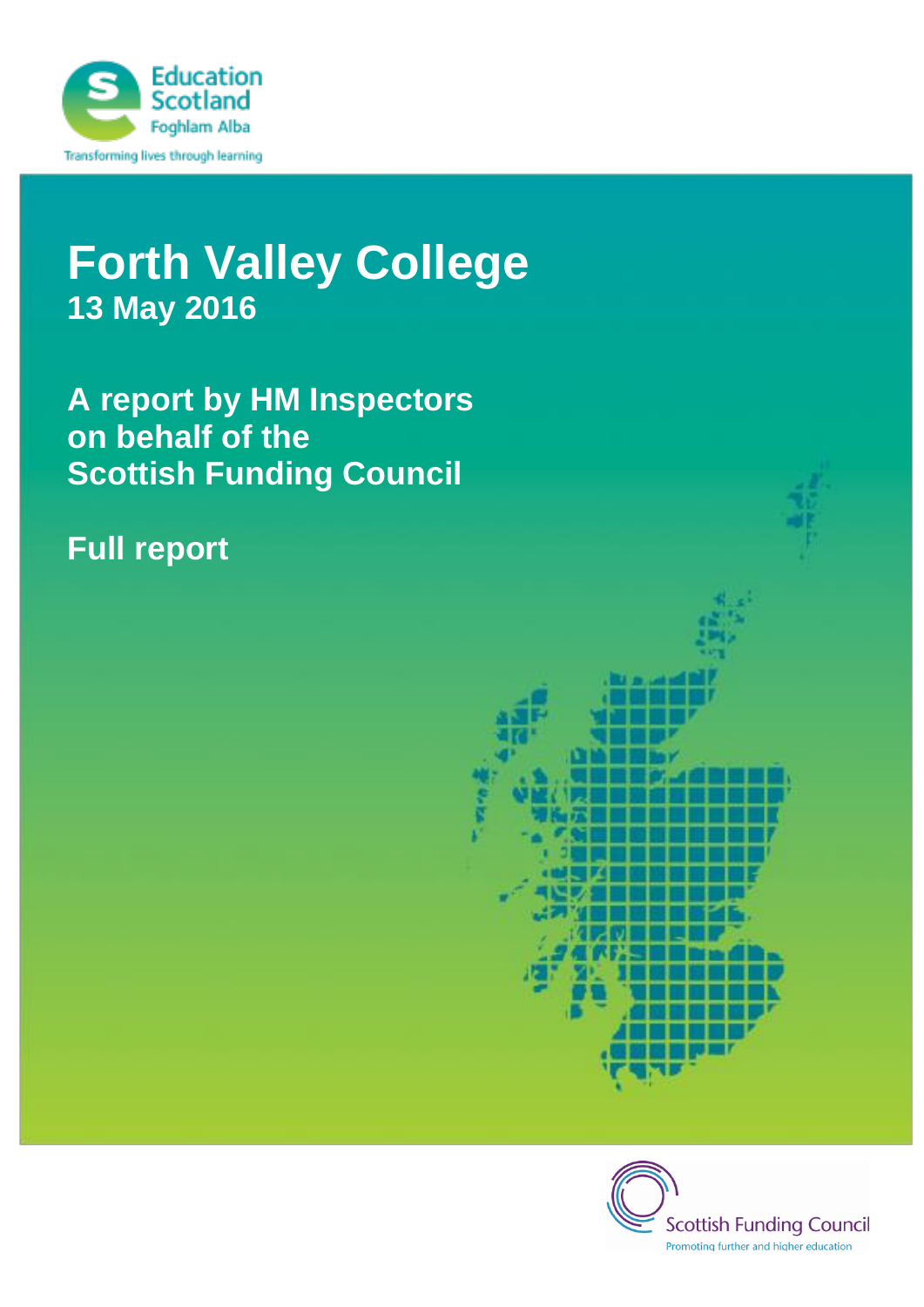## **The external review process**

HM Inspectors undertake an independent review of the quality of provision in Scotland's colleges on behalf of the Scottish Further and Higher Education Funding Council (SFC) under a service level agreement between the council and Education Scotland. External review teams include HM Inspectors, associate assessors and a student team member.

During external reviews, members of the review teams observe learning and teaching and hold discussions with learners, staff and stakeholders. They consider information on learner attainment and evaluate learner progress and outcomes. They meet with members of the Board of Management and obtain feedback from community groups, partners and employers who work with the college.

The purpose of this report is to convey the main outcomes arising from the external review, to acknowledge the college's strengths and to provide a clear agenda for future action to improve and enhance quality.

This external review results in judgements of **effective** or **limited effectiveness** or **not effective** that express the external review team's overall evaluation of *high quality learning, learner engagement* and *quality culture*.

| The report also uses the following terms to describe<br>numbers and proportions: |             |
|----------------------------------------------------------------------------------|-------------|
| almost all                                                                       | over 90%    |
| most                                                                             | 75-90%      |
| majority                                                                         | 50-74%      |
| less than half                                                                   | 15-49%      |
| few                                                                              | up to $15%$ |

This report is Crown Copyright.

You may re-use this publication (not including agency logos) free of charge in any format for research, private study or internal circulation within an organisation. You must re-use it accurately and not use it in a misleading context. The material must be acknowledged as Crown Copyright and you must give the title of the source document/publication.

For any other use of this material please apply for a Click-Use Licence for core material at: **www.hmso.gov.uk/copyright/licences/click-use-home.htm**  or by writing to: HMSO Licensing, St Clements House, 2-16 Colegate, Norwich, NR3 1BQ

Fax: 01603 723000

#### **E-mail: hmsolicensing@cabinet-office.x.gsi.gov.uk**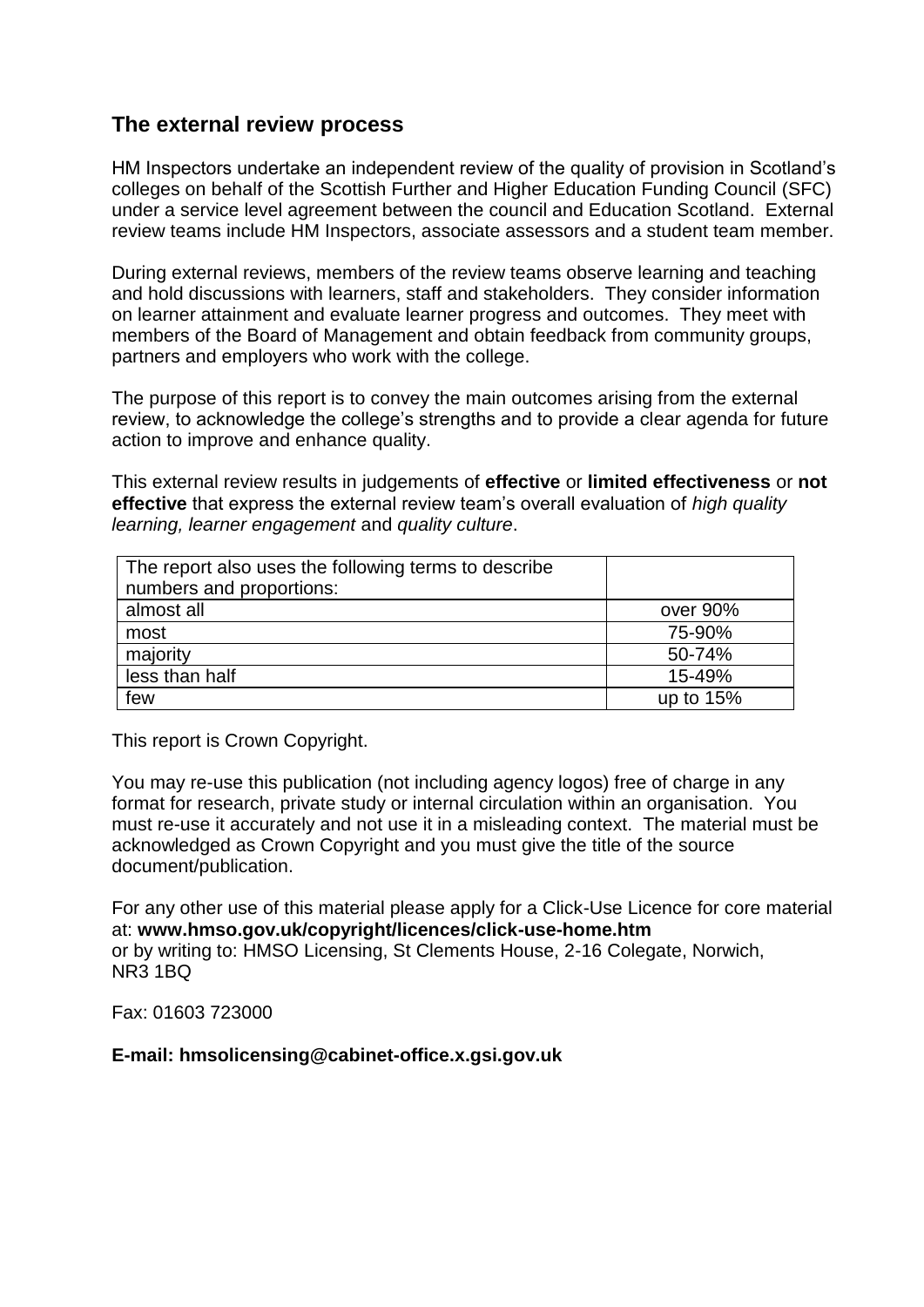| Contents                                                                                                                                                                                                   | Page                                                     |
|------------------------------------------------------------------------------------------------------------------------------------------------------------------------------------------------------------|----------------------------------------------------------|
| 1. Introduction                                                                                                                                                                                            | 1                                                        |
| The external review                                                                                                                                                                                        | 1                                                        |
| 2. The college and its context                                                                                                                                                                             | $\mathbf{2}$                                             |
| 3.<br><b>Outcomes of external review</b><br><b>Judgement of Effectiveness</b>                                                                                                                              | 3                                                        |
| <b>Section A: Overarching judgement</b><br><b>Section B: Supporting statements</b><br>Section C: Areas of positive practice<br>Section D: Areas for development<br><b>Section E: Main point for action</b> | 3<br>$\overline{\mathbf{3}}$<br>5<br>$6\phantom{1}$<br>6 |
| How well are learners progressing and achieving relevant,<br>4.<br>high quality outcomes?                                                                                                                  | $\overline{7}$                                           |
| 5.<br>How effective are the college's learning and teaching<br>processes?                                                                                                                                  | 10                                                       |
| 6.<br>How well are learners engaged in enhancing their own<br>learning and the work and life of the college?                                                                                               | 13                                                       |
| 7.<br>How well is the college led and how well is it enhancing the<br>quality of its services for learners and other stakeholders?                                                                         | 15                                                       |
| 8.<br>How extensive and effective are college partnerships with<br>communities, other learning providers, employers and<br>agencies?                                                                       | 17                                                       |
| 9.<br><b>Signposting excellent practice</b>                                                                                                                                                                | 18                                                       |
| 10. What is an overarching judgement?                                                                                                                                                                      | 21                                                       |
| 11. What happens next?                                                                                                                                                                                     | 23                                                       |
| 12. Further information                                                                                                                                                                                    | 23                                                       |
| 13. How can you contact us?                                                                                                                                                                                | 24                                                       |
| <b>Appendices</b>                                                                                                                                                                                          | 25                                                       |
| <b>Glossary of terms</b><br>The Scottish Credit and Qualifications Framework                                                                                                                               | 25<br>26                                                 |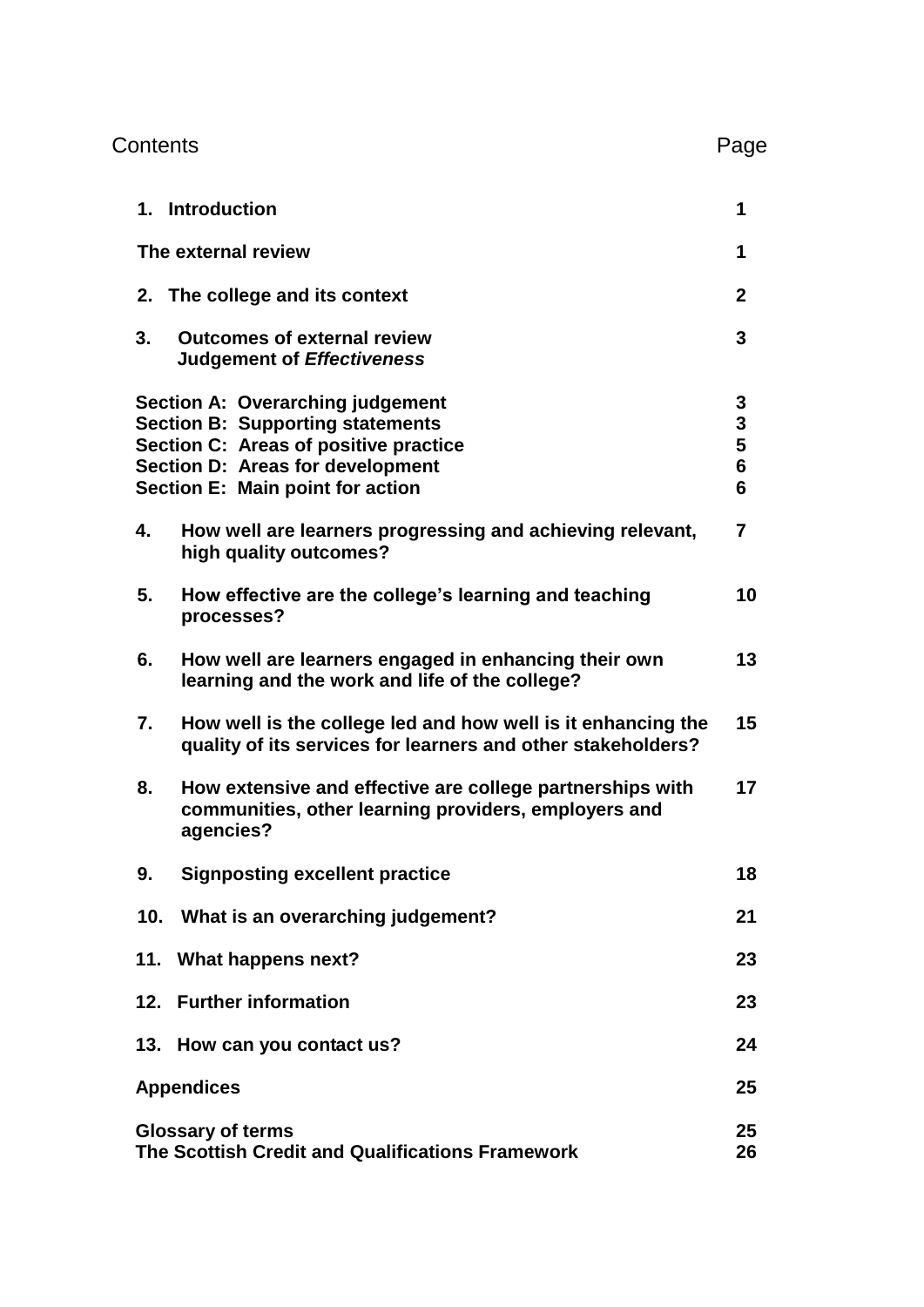## **1. Introduction**

#### **The external review**

The external review by Education Scotland took place during the week beginning 14 March 2016.

We examined learning and teaching and other important activities that impact on the quality of the learner experience. We evaluated these against the three key principles of *high quality learning*, *learner engagement* and *quality culture*, using the 13 reference quality indicators (QI) outlined in *External quality arrangements for Scotland's colleges, updated August 2013*. We also included QIs 1.3 *Adherence to statutory principles* and 2.2 *How well do programmes and services meet learners* needs to support our evaluations. We used information from previous visits to the college to decide the scope of the review.

We found examples of excellence which we describe in this report on pages 18-20.

The external review team talked with learners, staff at all levels in the college, members of the Board of Management, employers, external agencies and other users of the college.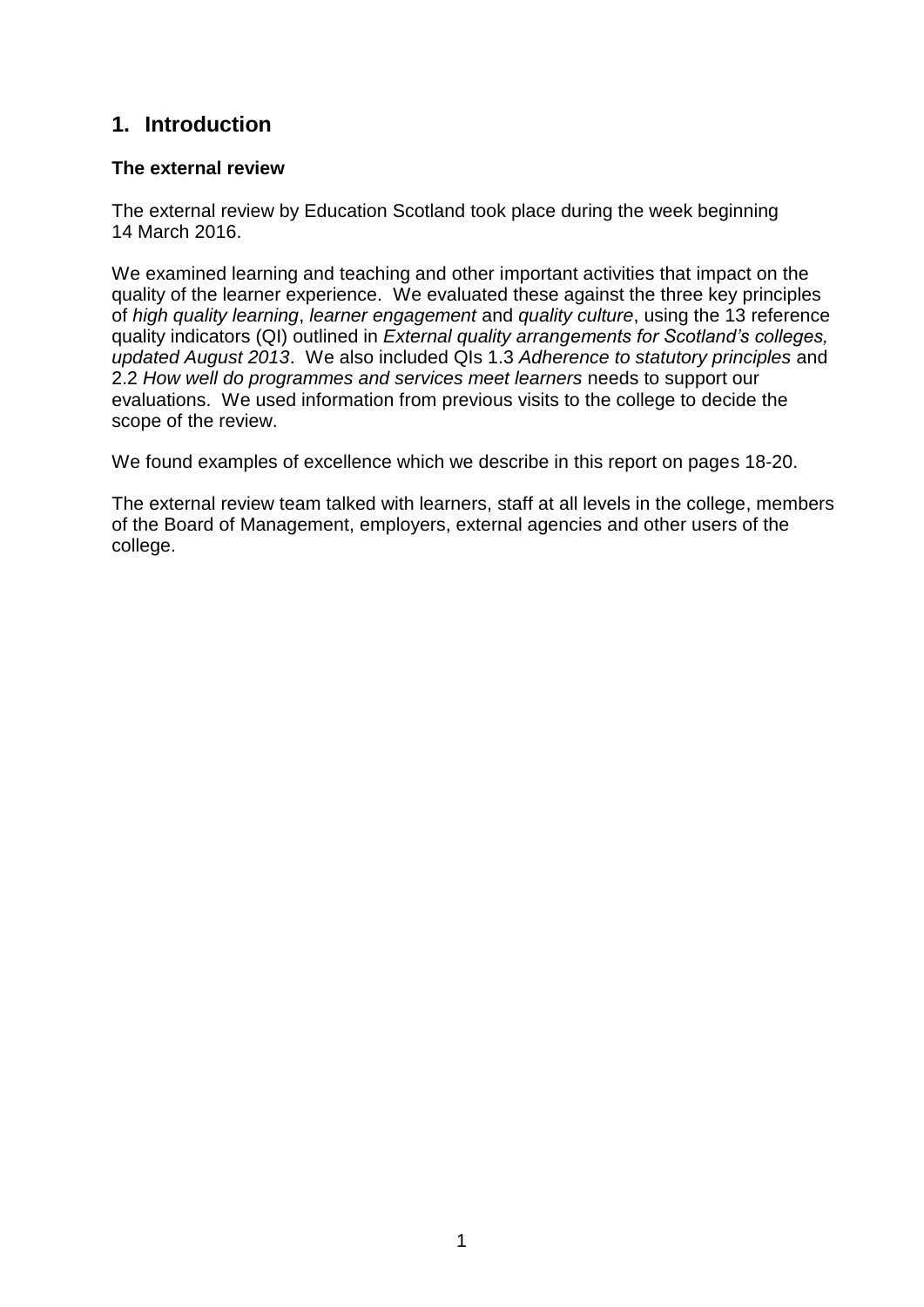## **2. The college and its context**

*In carrying out the external review of Forth Valley College, Education Scotland took the following college context fully into account.*

Forth Valley College was established in 2005 as a merged regional college serving the needs of the three communities in Falkirk, Stirling and Clackmannanshire. In geographic and industrial terms, the Forth Valley region is very diverse, from the nationally significant oil, gas and chemical sectors in Grangemouth, to the hospitality, tourism and heritage sectors in Stirling and the rural communities. The college delivers programmes in three main campuses at Falkirk, Stirling and Alloa, and also has a presence on Raploch Community Campus in Stirling. The college works in close partnership with the three local authorities of Falkirk, Clackmannanshire and Stirling.

In 2014-15, the college enrolled around 15,000 learners of whom 22% were studying full-time. Approximately 60% of enrolled learners are based on the Falkirk campus, with 25% at Stirling (including Raploch) and 15% in Alloa. Within the past few years the college has completed new estates developments in Alloa and Stirling. It has also recently developed a full business case for a new campus in Falkirk, planned for completion in 2019. The college works with a range of strategic partners across the region and further afield, having links with many industries and businesses operating in Scotland, across the UK and internationally.

The college delivers an extensive range of vocational programmes. Full-time further education (FE) programmes at Scottish Credit and Qualifications Framework (SCQF) levels 1-6, are distributed across the three college campuses. The college has intentionally balanced its specialist resources, equipment and teaching expertise for higher education (HE) programmes at SCQF levels 7-10 across individual campuses. Working closely with its three local authorities, the college has established a comprehensive range of school-college partnership activity. Around a third of school-college learners attend the School College Opportunities to Succeed (SCOTS) programme. This initiative supports S4 learners at risk of not progressing onto a positive destination to experience study at college and then embark on a college programme. The college offers six degree programmes with the University of Stirling and two Associate Student programmes with Heriot Watt and Strathclyde Universities. The college is contracted with the Scottish Funding Council (SFC) to deliver an overall target of 86,214 Credits in 2015-16. It currently employs 637 members of staff and has a revenue budget of £29,883,437, of which 66% is grant-in-aid from SFC.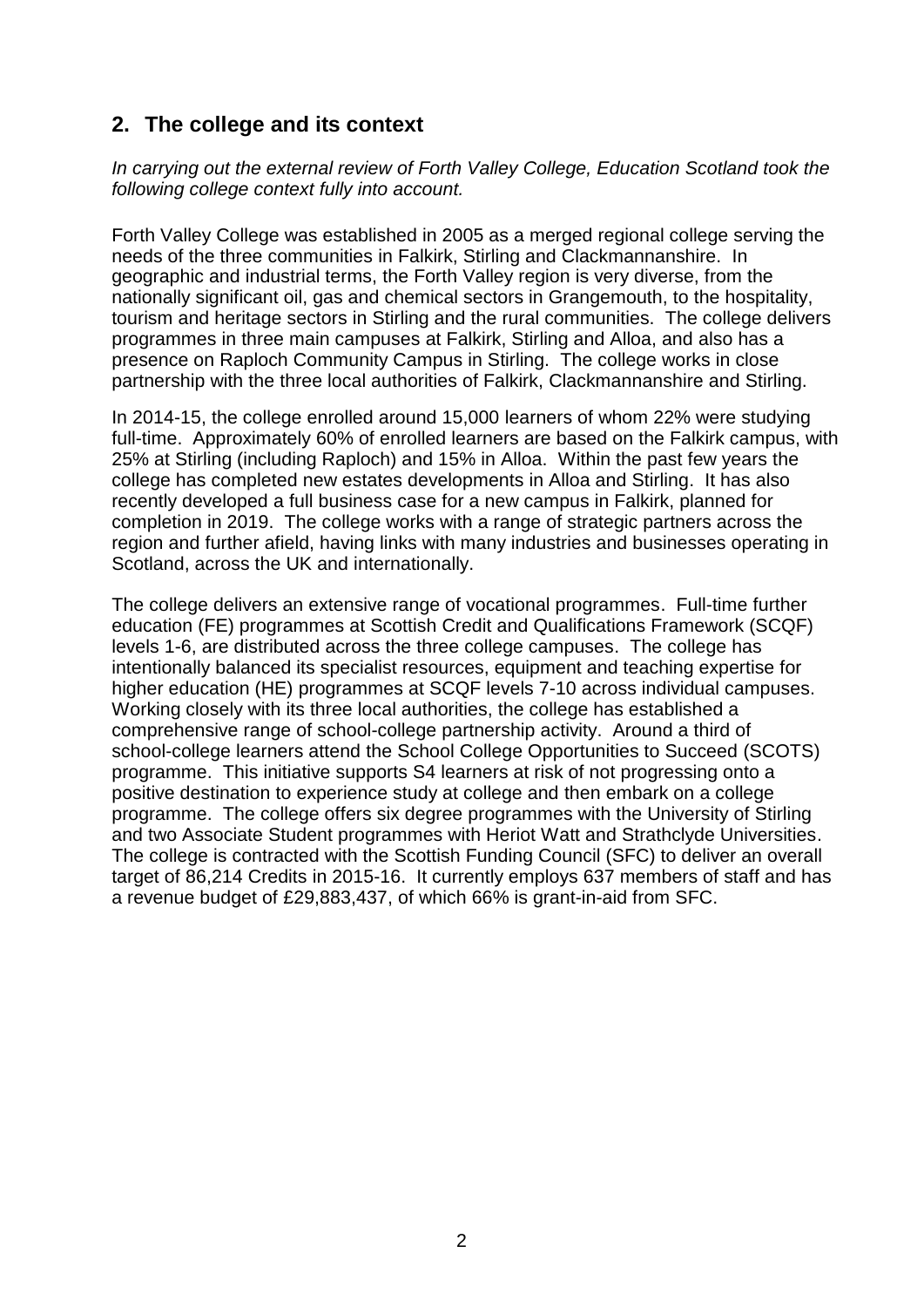## **3. Outcomes of External Review**

## **Judgement of** *Effectiveness*

#### **Section A: Overarching judgement**

Forth Valley College has in place **effective** arrangements to maintain and enhance the quality of its provision and outcomes for learners and other stakeholders.

This judgement means that, in relation to quality assurance and enhancement, the college is led well, has sufficiently robust arrangements to address any identified minor weaknesses, and is likely to continue to improve the quality of its services for learners and other stakeholders.

#### **Section B: Supporting statements**

#### *Learner progress and outcomes*

The number of learners who complete their programmes successfully across all levels of provision is high and has been this way for the last three years. Almost all learners, whose destination is known, secure a positive destination through progression into employment, HE or another college programme. Almost all apprentices make good progress and attain their modern apprenticeship qualifications. The college has effective arrangements in place for safeguarding and is making good progress in discharging its duties within Corporate Parenting and PREVENT legislation. The college delivers an extensive range of vocational programmes which align very well with the needs of learners, employers and the Forth Valley economy. These programmes are vocationally relevant and provide opportunities for learners to develop skills that are required in the workplace. Learners engage very well in their college programmes and speak positively and enthusiastically about their wider college experiences. Many learners participate in volunteering, fund-raising and community projects which develop citizenship skills and promote wider achievement.

#### *Learning and teaching processes*

The college delivers a wide range of programmes that meet the needs of learners very well. Most learners are well-motivated, committed to their studies, and enthusiastic about their learning. They show independence in their learning and participate productively during lessons. Most teaching staff plan lessons effectively to include an appropriate range of activities. However, in some theory lessons, teaching approaches do not interest and motivate all learners and these learners become disengaged. Almost all teaching staff plan assessments well and take good account of learner needs to minimise assessment workload. All potential learners receive clear and helpful information about college programmes and other aspects of college life prior to commencing study. Full-time FE learners are supported well to develop and improve their essential skills and enhance their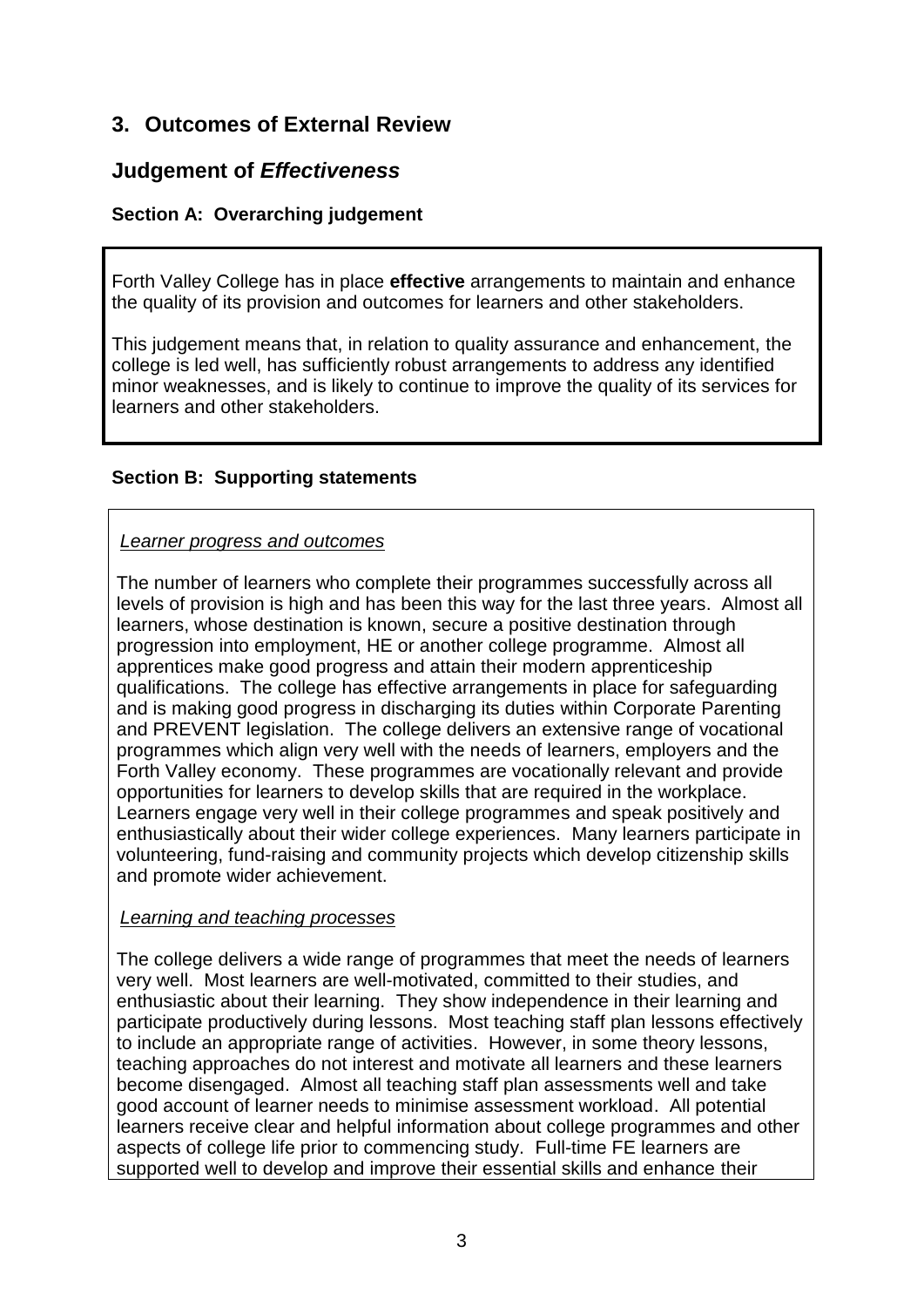self-confidence. Programme teams use team meetings and the *programme review* process effectively to analyse programme performance. However, most programme teams do not focus sufficiently on actions to improve learning and teaching approaches during the self-evaluation process.

#### *Learner engagement*

The college is very committed to learner engagement and is very supportive of the Student Association. Almost all full-time learners provide their views through completion of questionnaires, attendance at class representative meetings and the innovative learner-led, *Listening to Learners* initiative. The *Listening to Learners*  focus groups are valued highly by almost all learners as an effective means of enabling them to influence positive change to their programmes Many learners are actively involved in planning and shaping their learning activities. Almost all class groups have a class representative, most of whom attend tailored training sessions. For those unable to attend these sessions, training is also delivered online through the virtual learning environment (VLE). The Student Association is very proactive and innovative in its approach to engaging with learners and with the college. The college involves the Student Association imaginatively in developing new approaches to learning. The student president and executive team are highly visible on all campuses and provide an effective voice for learners. The Student Association have extended their knowledge of key college functions and services through shadowing opportunities with college departments.

#### *Leadership and Quality Culture*

The college works proactively and collaboratively with an extensive range of key partners including a large range of employers, several university partners and its three neighbouring local authorities. The college's clear and well-articulated mission statement, *Making Learning Work*, aligns well with key regional and national priorities. The college has developed well-considered aims and objectives which ensure all learners have opportunities to develop skills for learning, life and work. The principal and senior managers provide strong and forward-thinking leadership. They actively promote the college's commitment to innovation, partnership and new approaches to learning. Self-evaluation arrangements are comprehensive and robust. Staff engage well in the review of programmes and services and consider learner feedback carefully to support action planning for improvement. All teaching staff are encouraged to adopt creative approaches that engage learners in their learning. However, the college recognises that more needs to be done to ensure that all teaching staff, particularly during theory lessons, use teaching approaches that motivate and engage learners fully. The college continues to perform very well, with actions taken for improving its programmes and services having a positive impact on the learner experience.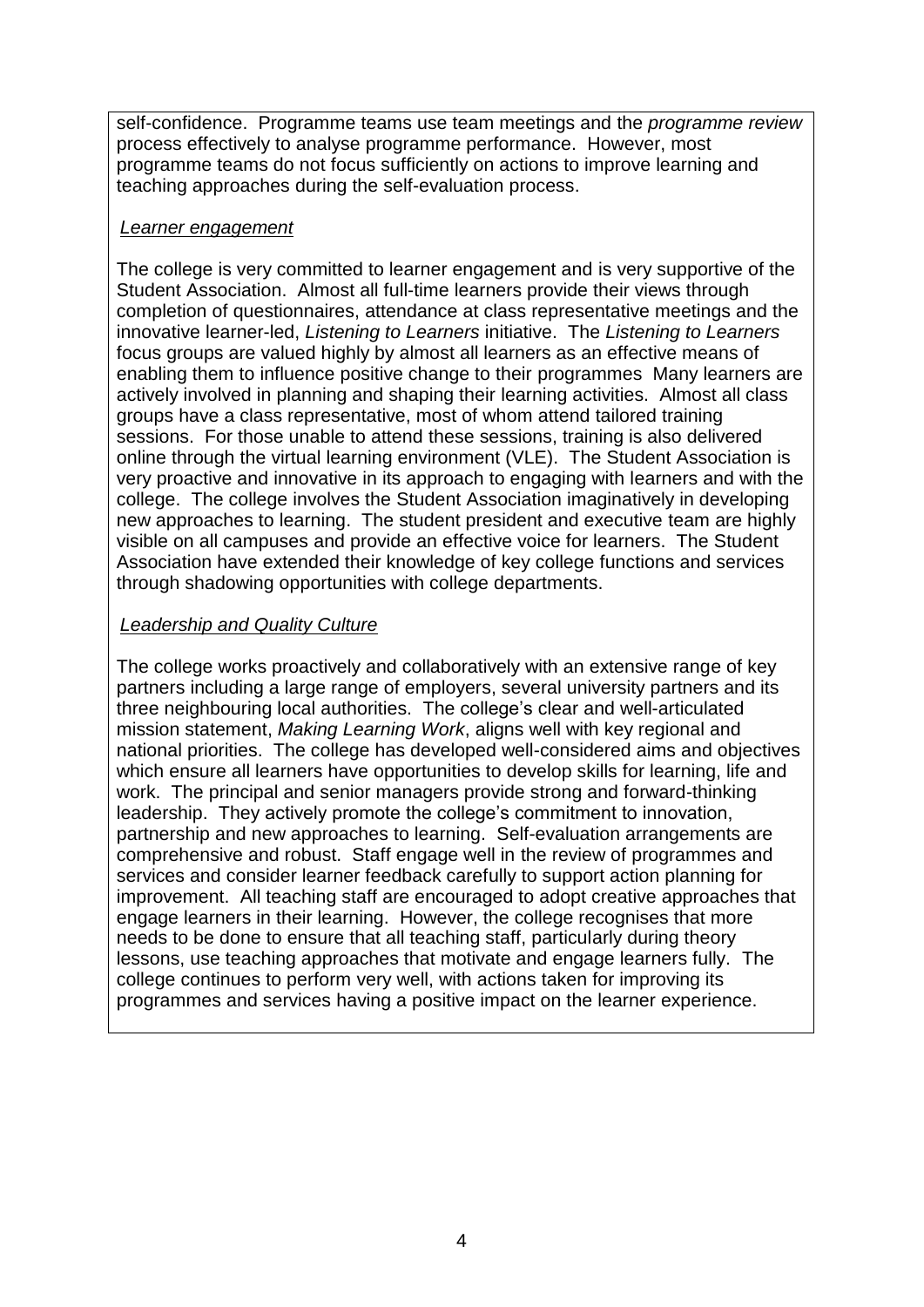## **Section C: Areas of positive practice**

- The number of learners who complete their programmes successfully across all levels of provision is high and has been this way for the last three years.
- Almost all learners, whose destination is known, secure a positive destination through progression into employment, HE or another college programme.
- Almost all apprentices make good progress and attain their modern apprenticeship qualifications.
- The college delivers an extensive range of vocational programmes which align very well with the needs of learners, employers and the Forth Valley economy.
- All potential learners receive clear and helpful information about college programmes and other aspects of college life prior to commencing their studies.
- Most learners are well motivated, committed to their studies and speak enthusiastically about their programmes and their wider college experiences.
- Most teaching staff plan lessons effectively to include an appropriate range of activities such as group tasks, whole class discussions and individual practical projects.
- *Learner Development Workers* support full-time FE learners well to develop and improve their essential skills and enhance their self-confidence. They provide useful pastoral guidance and support learners to set goals and reflect on their progress.
- The college is very committed to learner engagement and values learner feedback highly. Its learning strategy provides clarity to learners and staff on college expectations for learners to influence and shape their own learning.
- The Student Association is very proactive and innovative in its approach to engaging with learners and with the college. Its executive officers are represented well on a range of key college committees.
- The college involves the Student Association imaginatively in developing new approaches to learning. The *Creative Learning Action Community* (CLAC) brings together staff volunteers and learner representatives to explore the concept of creativity in learning.
- The Student Association extend their executive officers' knowledge of key college functions and services through shadowing and regular interactions with support services departments.
- The college's clear, well-articulated mission statement *Making Learning Work*, aligns well with key regional and national priorities.
- The principal and senior managers provide strong and forward-thinking leadership which conveys well the importance of the college's learning strategy.
- The college's well-considered aims and objectives ensure all learners are provided with opportunities to develop skills for learning, life and work.
- The combined curriculum and support services leadership roles undertaken by senior managers ensures support services are planned well and are integrated and aligned with curriculum delivery across the college.
- The college has a strong focus on improving learning and teaching, based on a culture that encourages creativity and innovation.
- Staff engage well in programme and services reviews. They consider learner feedback carefully to support action planning for improvement.
- The college continues to perform very well, with actions taken for improving its programmes and services having a positive impact on the learner experience.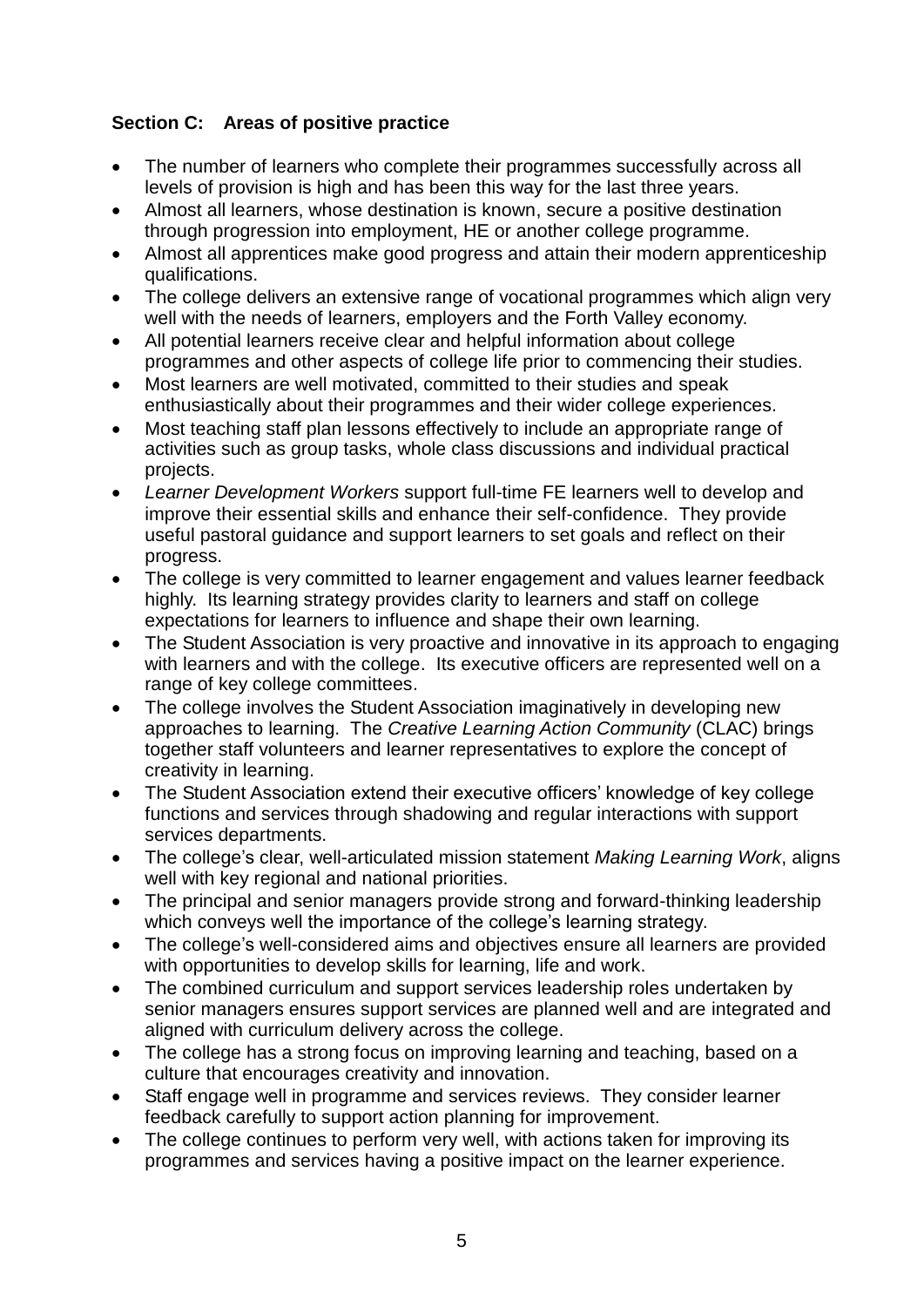#### **Section D: Areas for development**

- Some teaching staff, particularly during theory lessons, do not use teaching approaches that motivate and engage learners fully.
- Most programme teams do not focus sufficiently on actions to improve learning and teaching approaches during the self-evaluation process.

#### **Section E: Main point for action**

 **The college should ensure teaching approaches, particularly during theory lessons, are motivating and stimulating for all learners.**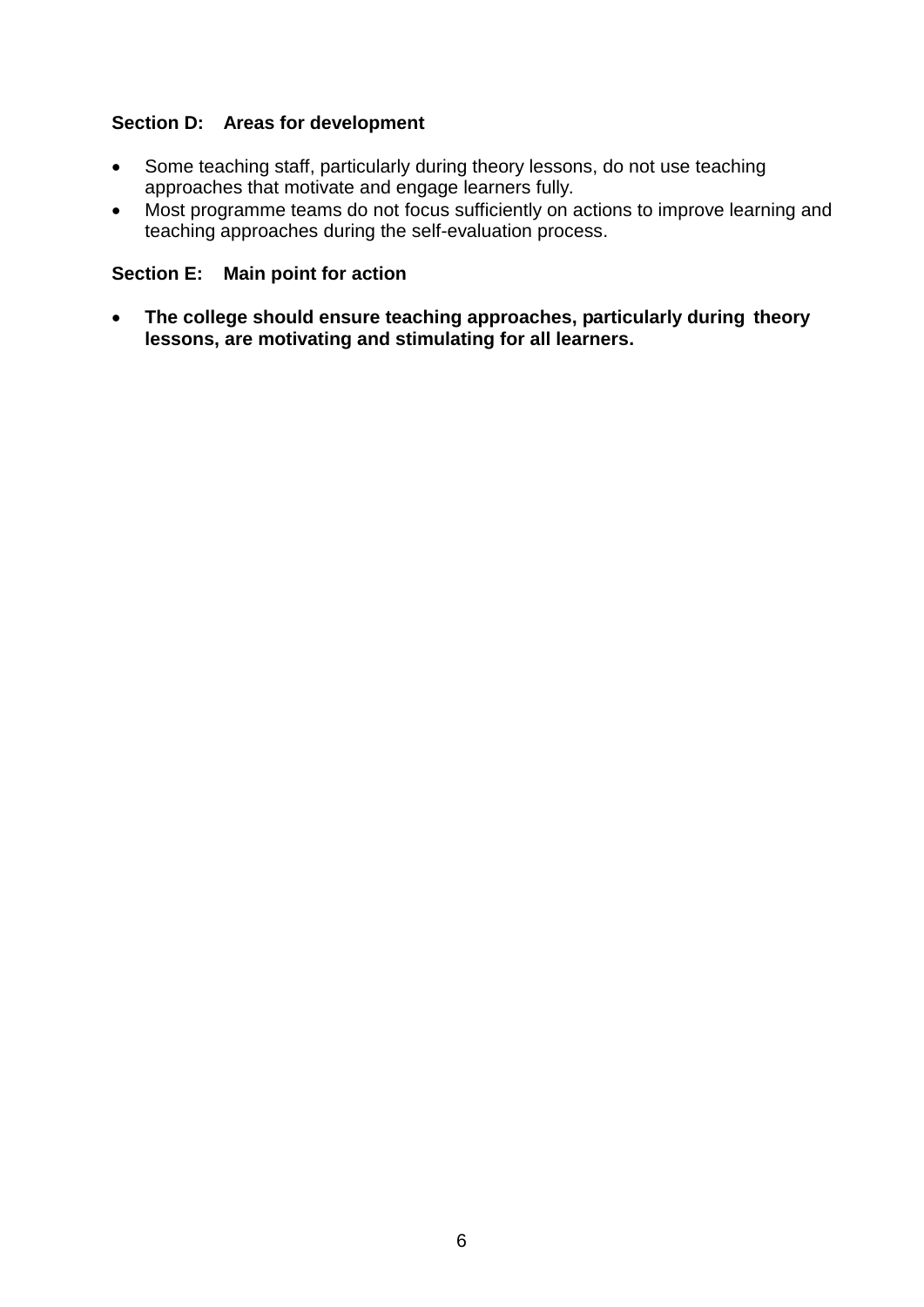## **4. How well are learners progressing and achieving relevant, high quality outcomes?**

#### *How effective is the college at achieving and maintaining high levels of retention, attainment and progression?*

Early withdrawal rates and further withdrawal rates on full and part-time FE and HE programmes are better than the national sector performance level and have been for the last three years overall.

Completed successful outcome rates across all levels of provision are high. On full-time FE programmes the rates are 70% which is six percentage points better than the national sector performance level. They have been at or around this level for the last three years.

Completed successful outcome rates on full-time HE programmes are 78% which is seven percentage points better than the national sector performance level with a significant improvement in academic session 2014-15. Completed successful outcome rates on part-time programmes are very high. On FE programmes they are at 91% which is 15 percentage points above the national sector performance level and have been this way for the last three years. On HE programmes, they are at 89% which is 11 percentage points above the national sector performance level and have also been around this level for the last three years.

During the period 2013-15, over 90% of full-time learners gained employment, progressed onto another college programme or enrolled with a university. Almost all apprentices make good progress and attain their modern apprenticeship qualifications.

#### *Adherence to statutory principles*

The college has effective arrangements in place for its safeguarding duties and ensures all college staff are registered with the Protection of Vulnerable Groups (PVG) scheme. The college is making good progress in discharging its duties within Corporate Parenting and PREVENT legislation. Through the *Protect, Prevent, Parent* initiative, widely promoted to staff, the college outlines its approach clearly for compliance with these responsibilities.

The college has built well on experience gained with their award for the Buttle UK Quality Mark, to inform emerging Corporate Parenting arrangements. It is working closely with representatives from its three neighbouring local authorities to develop a Corporate Parenting Plan, informed by Centre for Excellence for Looked After Children in Scotland guidelines. Targeted training has been delivered to senior managers and front-line staff in respect of the college's duty under the government's PREVENT strategy. College staff are increasingly aware of their responsibilities for PREVENT and there are plans to roll out further *Workshops to Raise Awareness of PREVENT* (WRAP) training to all staff and the Student Association. Online WRAP training also forms part of induction for new staff.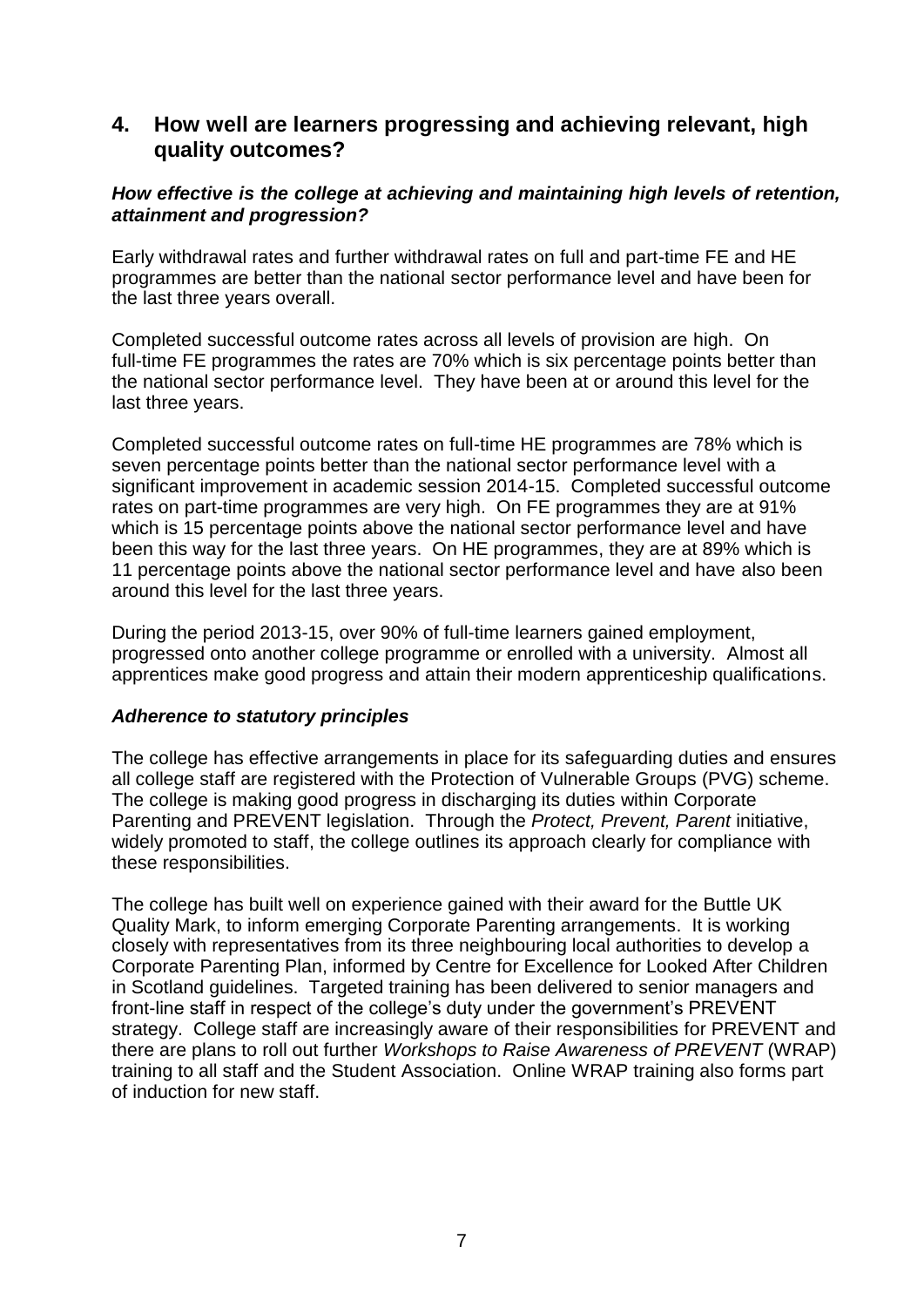#### *How well do programmes and services meet learners' needs?*

The college delivers an extensive range of vocational programmes which align well with the needs of learners, employers and the Forth Valley economy. Most programmes include work experience and are vocationally relevant, which helps learners to develop relevant skills for the workplace. Annual *curriculum reviews* ensure currency of provision and on-going relevance of the curriculum portfolio.

Full-time FE programmes at SCQF levels 1-6, are distributed well across the three college campuses, enabling learners to enrol on programmes which are easily accessible. Through the SCOTS initiative, partially funded by the local authorities, the college supports 240 S4 learners at risk of not progressing onto a positive destination to undertake college study. This programme of vocational taster sessions helps learners to build confidence, develop motivation and make informed choices, and includes a Scottish Qualifications Authority (SQA) Employability Award.

The college's wide and extensive curriculum offer, including access-level provision without formal entry requirements, supports many learners to progress internally. Close partnership working between admissions staff and curriculum managers, supported by well-designed admissions processes, ensures that learners are placed on programmes that are appropriate to their interests and ability levels. The college provides school staff with good access to real-time admissions information through the *data sharing portal*, ensuring that learners who are unsuccessful in obtaining a college place are identified early and provided with alternative options.

The college has clear and comprehensive arrangements to incorporate essential skills development within programmes. The Core and Essential Skills team have developed a wide range of integrated, contextualised projects suitable for learners to develop their skills. The *Skills-Builder* project is one such example which ensures learners in engineering achieve the core skills of problem solving and working with others in a relevant and engaging activity.

Learners engage well with their studies and learner satisfaction with college programmes is very high.

#### *How well do learners make progress, attain qualifications and achieve more widely?*

Almost all learners successfully achieve a relevant qualification and their personal goals. However, learner success rates in a few part-time programmes are low. Almost all learners, whose destination is known, secure a positive destination through progression into employment, HE or another college programme. In addition to gaining certificated qualifications, learners benefit from a wide variety of educational experiences including work experience placements, guest speaker presentations, visits to employers or places of local interest, mock-interviews, live-client briefs, volunteering activities and competition entries.

Many learners gain additional certificates and awards including computing vendor qualifications, sports fitness awards and Open Badges, which are online badges that recognise other skills and achievements. Some learners also succeed when entering local and national competitions. For example, stonemasonry learners attained silver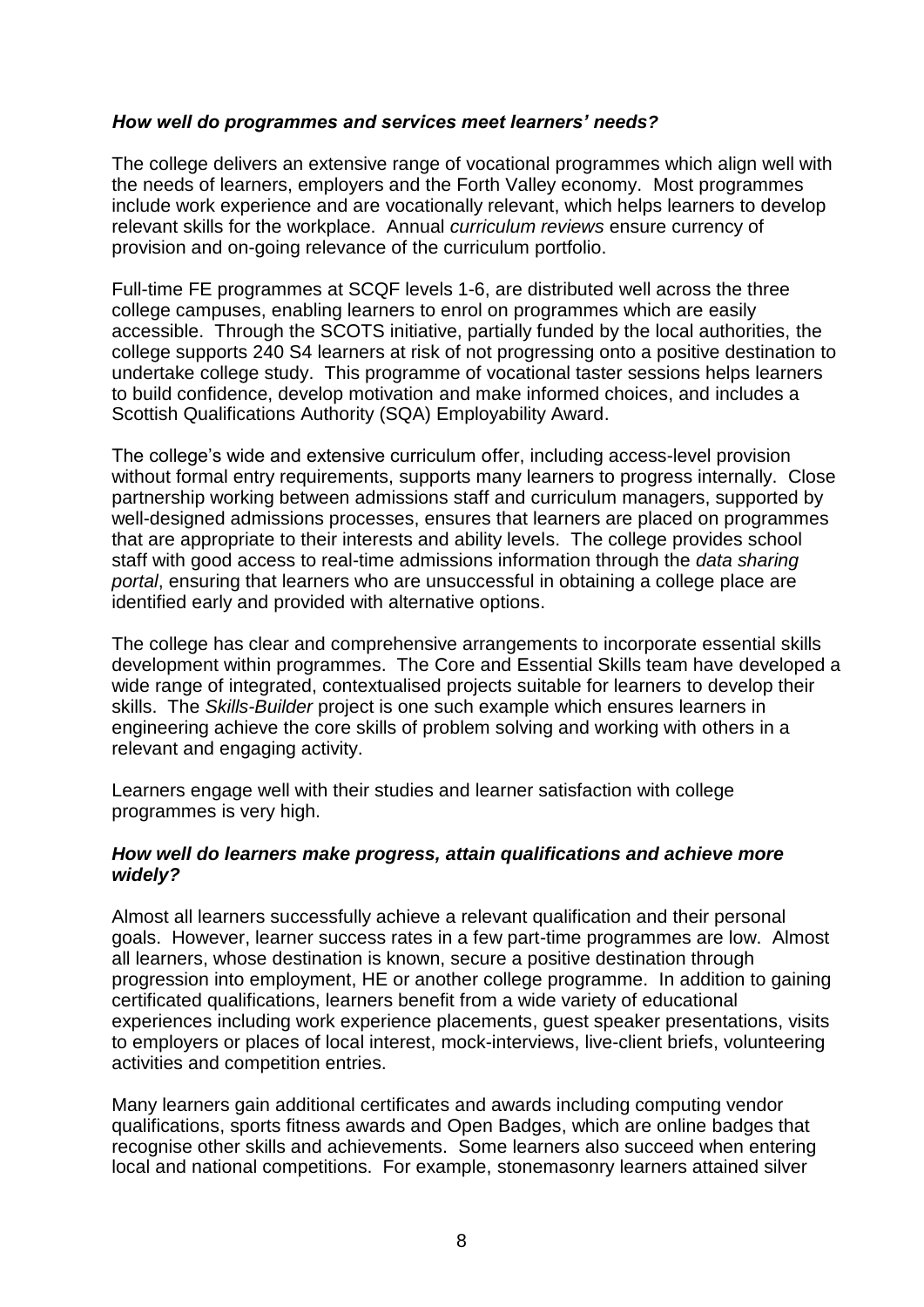and bronze medals at the UK Construction Industry Training Board SkillBuild championship and hospitality learners gained recognition in the annual UK Young Restaurant Team of the Year competition.

Almost all learners attain core skills in numeracy, communication and information technology. Successful completion rates for these core skills have been high for the last three years. Many learners participate in volunteering, fund-raising and community projects which develop their citizenship skills and promote wider achievement.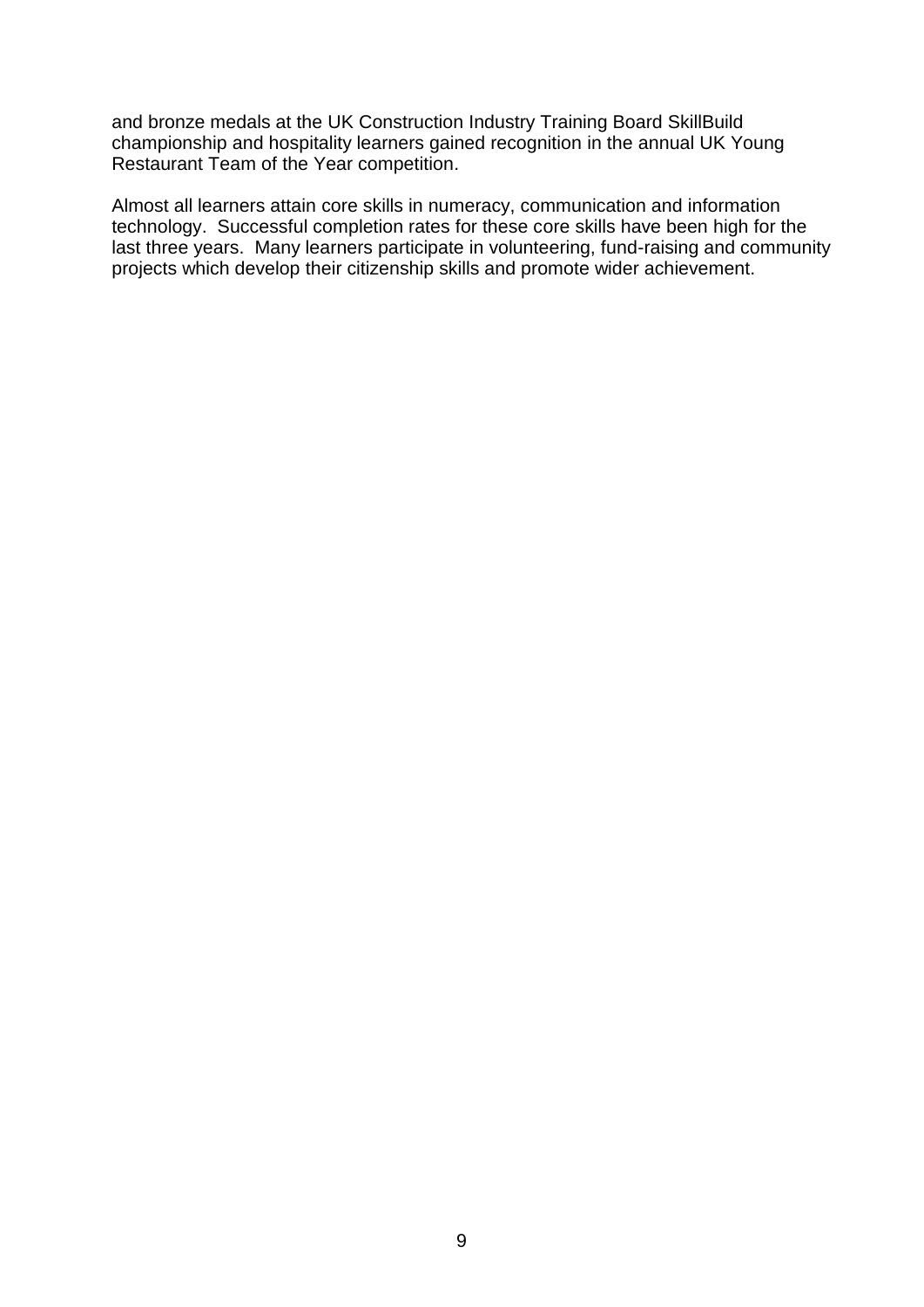## **5. How effective are the college's learning and teaching processes?**

#### *How well does the college design and deliver programmes and services to meet the needs of learners from all backgrounds and circumstances?*

The college delivers a wide range of programmes that meet the needs of learners, employers and communities very well. The curriculum portfolio matches closely the workforce requirements of local employers. The college delivers a range of appropriate provision, across its three campuses, for learners with additional support needs. Staff in most programme teams demonstrate flexibility in adapting lessons to meet the needs of specific groups of learners. These learners benefit from individualised, personal learning support plans and access to assistive technology, which encourages and supports their learning.

The college provides clear direction for the promotion of equality and diversity. In many curriculum areas the promotion of diversity is embedded effectively within programme design and overall, learning and teaching activities take good account of equality and diversity themes. For example, in sport programmes teaching staff use live projects well to raise awareness of equality and diversity topics and tackle issues such as sectarianism.

#### *How well do learners learn?*

Most learners are well-motivated, committed to their studies and enthusiastic about their learning. In almost all lessons, learners interact productively with each other and with teaching staff. The positive relationships between staff and learners contribute to a constructive and supportive climate for learning. Learners use well a range of good quality resources to support their learning, particularly during practical lessons where they have access to high quality and well-equipped facilities.

Almost all learners use the college VLE proficiently to access learning resources and reflect on their learning goals using *ilearn*. They use laptops, smartphones and tablets to develop independent learning skills and support their studies. Learners use information and communications technology effectively to support their understanding and enhance their learning outcomes.

Almost all learners participate positively during lessons to develop their personal and learning skills and acquire subject knowledge. They show independence in their learning and work effectively both as individuals and with their peers during group tasks. In many subject areas, learners engage productively in peer review activities to scrutinise and provide feedback on each other's work. However, some learners, particularly in theory lessons, do not engage fully with their learning activities.

#### *How well do planning, teaching and the use of resources ensure effective learning?*

Most teaching staff plan lessons effectively to include an appropriate range of activities such as group tasks, whole class discussions and individual practical projects. They use resources well to incorporate appropriate learning and teaching approaches to engage learners. However, not all teaching staff involve learners sufficiently in the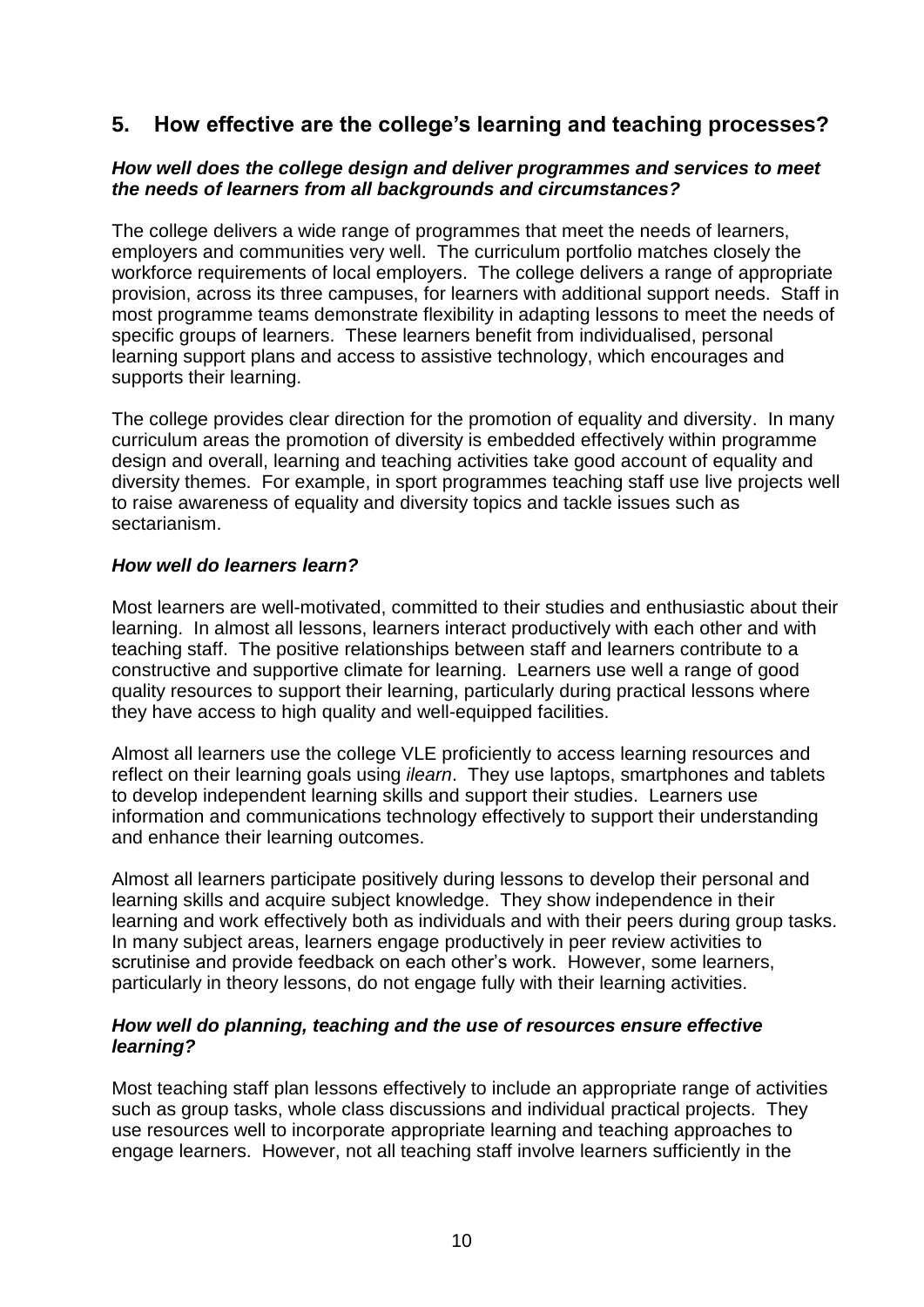planning of lesson activities. Almost all teaching staff use their relevant professional and industrial experience well to plan lessons that incorporate employability skills and industry standards.

In most lessons, teaching staff use an appropriate range of teaching approaches to make learning interesting and check learners' understanding. Many staff incorporate online delivery using the college VLE or work creatively and collaboratively with other subject areas to design projects which motivate and enthuse learners. However, in some theory lessons, teaching staff do not apply sufficiently interesting approaches and a few learners become disengaged.

Very positive and respectful relationships between learners and staff provide an open and supportive environment for learning which promotes learner confidence and self esteem.

New campuses in Alloa and Stirling provide high-quality accommodation and facilities, which significantly enhance the learning experience. In Falkirk, there is also a good range of industry standard equipment and workshop facilities.

Almost all staff promote high standards during learning activities, particularly in relation to health and safety. However, in a few lessons, the late arrival of learners is not routinely challenged and disrupts the learning experience of others.

#### *How well is assessment used to promote effective learning?*

Almost all teaching staff plan assessments well and take good account of learner needs to minimise assessment workload. Learners are well-informed about assessment schedules and they are able to negotiate adjustments to submission deadlines, where appropriate, for their individual needs and circumstances. Almost all teaching staff provide learners with regular and detailed feedback on both written and practical assessments. In a few subject areas, online assessment is used well and these learners benefit from prompt feedback on their performance.

Almost all learners are clear on their progress and on what they need to do to improve. Most teaching staff make good use of questioning techniques to check learner understanding and progress during lessons. Many staff use learner peer review effectively to support learners with reflection on their progress and the work of others. For example, in beauty therapy and sport programmes, learners regularly provide feedback on each other's performance during tasks and practical activities.

The college has appropriate assessment arrangements in place for learners with additional support needs. Teaching staff make reasonable adjustments to assessment methodologies and deadlines to accommodate learners' individual needs and circumstances.

#### *How well are potential and current learners provided with information, advice and support?*

All potential learners receive clear and helpful information about college programmes and other aspects of college life prior to commencing their studies. The college promotes programmes clearly to potential learners, parents and caregivers through a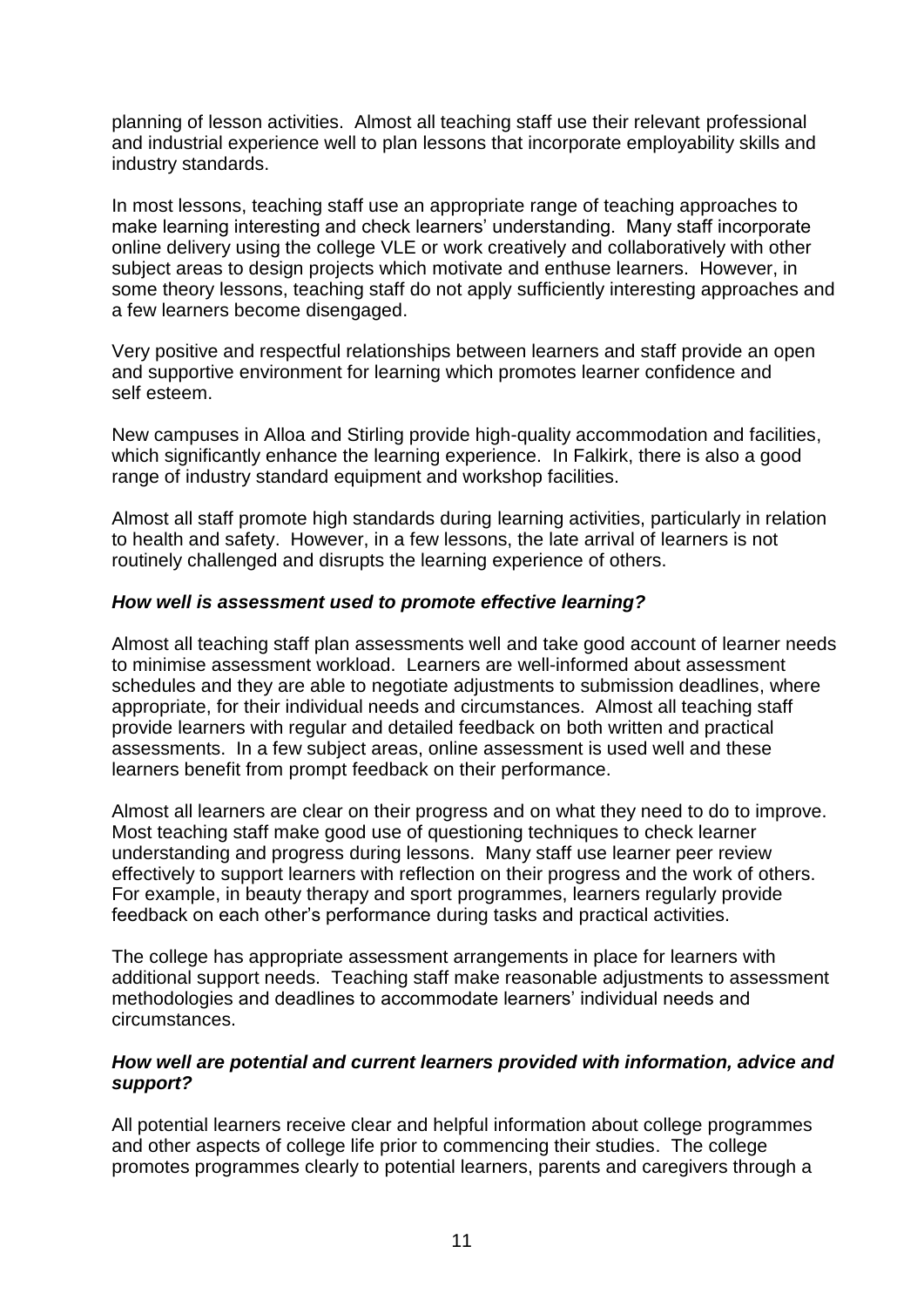well-designed website, school liaison visits and college information days. All learners are aware of and have easy access to a comprehensive range of services to support their learning on all campuses.

*Learner Development Workers* support full-time FE learners well to develop and improve their essential skills and enhance their self-confidence. They provide useful pastoral guidance and support learners to set goals and reflect on their progress. In addition, they support learners to complete Personal Learning Plans which track improvements in employability and essential skills.

Almost all learners make good use of a variety of formal and informal curricular and vocational guidance opportunities. Staff use scheduled guidance time effectively to provide appropriate pastoral support for FE learners and to monitor their skills development.

The college has effective referral arrangements in place to ensure all learners receive the specialist help required to overcome barriers to learning. *Learning Development Facilitators* work closely with teaching staff to identify learners with additional needs promptly and ensure they benefit from provision of appropriate and tailored support.

However, the *ilearn* activities designed to support learners on the college VLE, do not always link well to learners' programme content or prior learning. As a result, many learners become disengaged when using this resource.

#### *How well does the college sustain continuous enhancement of learning and teaching through self-evaluation and internal review activities?*

The college uses *Listening to Learners* focus groups regularly and effectively to gather feedback from learners. Teaching staff and college managers make good use of information provided to inform *programme reviews* and the evaluation of support services. Teaching staff meet routinely in teams to discuss programme delivery, identify how to improve the learner experience and to address issues affecting learner retention and attainment. Programme teams consider carefully performance indicator data and take good account of feedback from learners and employers. They use the *programme review* process effectively to analyse performance, and make appropriate changes to programme content and delivery. Action-planning for improvement in under-performing programmes is mostly effective.

Almost all teaching staff discuss their classroom practice informally with their colleagues and share ideas for improving teaching practice. Some staff have participated in peer observation of learning and teaching and are enthusiastic about the opportunity to learn from other practitioners and develop their skills. The majority of teaching staff reflect on their learning and teaching practice. However, most programme teams do not focus sufficiently on actions to improve learning and teaching approaches during the self-evaluation process.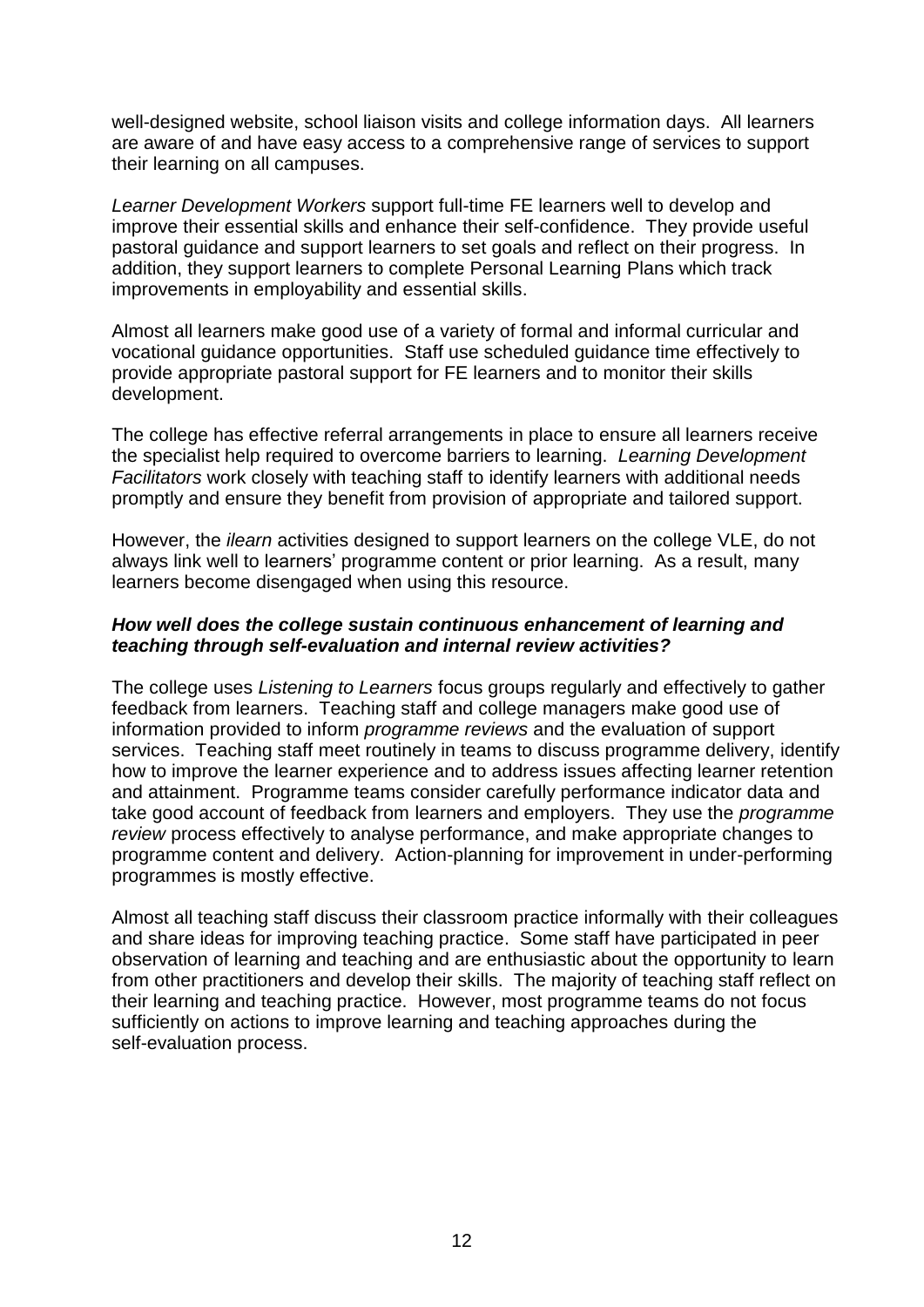## **6. How well are learners engaged in enhancing their own learning and the work and life of the college?**

#### *How well do learners engage in enhancing their own learning?*

Forth Valley College is very committed to learner engagement and values learner feedback highly. Its strategic plan and learning strategy, *Empowering Learners*, provides clarity to learners and staff on college expectations for learners to influence and shape their own learning. As a result, almost all full-time learners regularly provide feedback and offer views on their college experiences. The innovative learner-led *Listening to Learners* focus groups, combined with regular questionnaires and suggestions from class representatives, provide staff with valuable learner feedback. Teaching and support staff use this feedback well to make appropriate adjustments to programme delivery and support services. For example, feedback from *Listening to Learners* and the Student Council identified a lack of progression information for NC learners. This resulted in a successful initiative conducted by the Student Association, Skills Development Scotland (SDS) and college support staff to increase learners' awareness of their post-college options. *Listening to Learners* focus groups are valued highly by almost all learners and are seen as an effective means to influence positive change. Learners appreciate prompt and positive feedback received in response to issues raised.

The majority of learners are involved in planning and shaping learning activities, including the selection of learning resources used in their lessons. Learners take opportunities to enhance their learning experiences through a choice of project and research topics. Most learners are able to discuss their assessment schedules and these are often adapted to suit individual or class needs.

All learners are confident about raising issues directly with staff and are sure that any concerns will be addressed. Almost all class groups have a class representative. Almost all learners are aware of the role of their class representative in raising issues and achieving positive change. Most class representatives engage positively in tailored class representative training sessions. For those unable to attend these sessions, training is also delivered online through the VLE. Learners on supported learning programmes benefit from bespoke whole class training, which supports them well to capture and convey the views of their peers.

#### *How well do learners engage in enhancing the work and life of the college?*

The Student Association is very proactive and innovative in its approach to engaging with learners. Executive officers are represented well on a range of key college committees including the Board of Management and its Strategic Development Committee. The Student Association is very well supported by the college and they engage effectively with the principal and college managers. The contribution of the Student Association is valued highly by the Board and college management, and as a result, learners have a significant influence on decision-making processes.

The college involves the Student Association imaginatively in developing new approaches to learning. The cross-college CLAC brings together staff volunteers and learner representatives to explore the concept of creativity in learning. One innovative outcome of this initiative was the student president delivering a training session for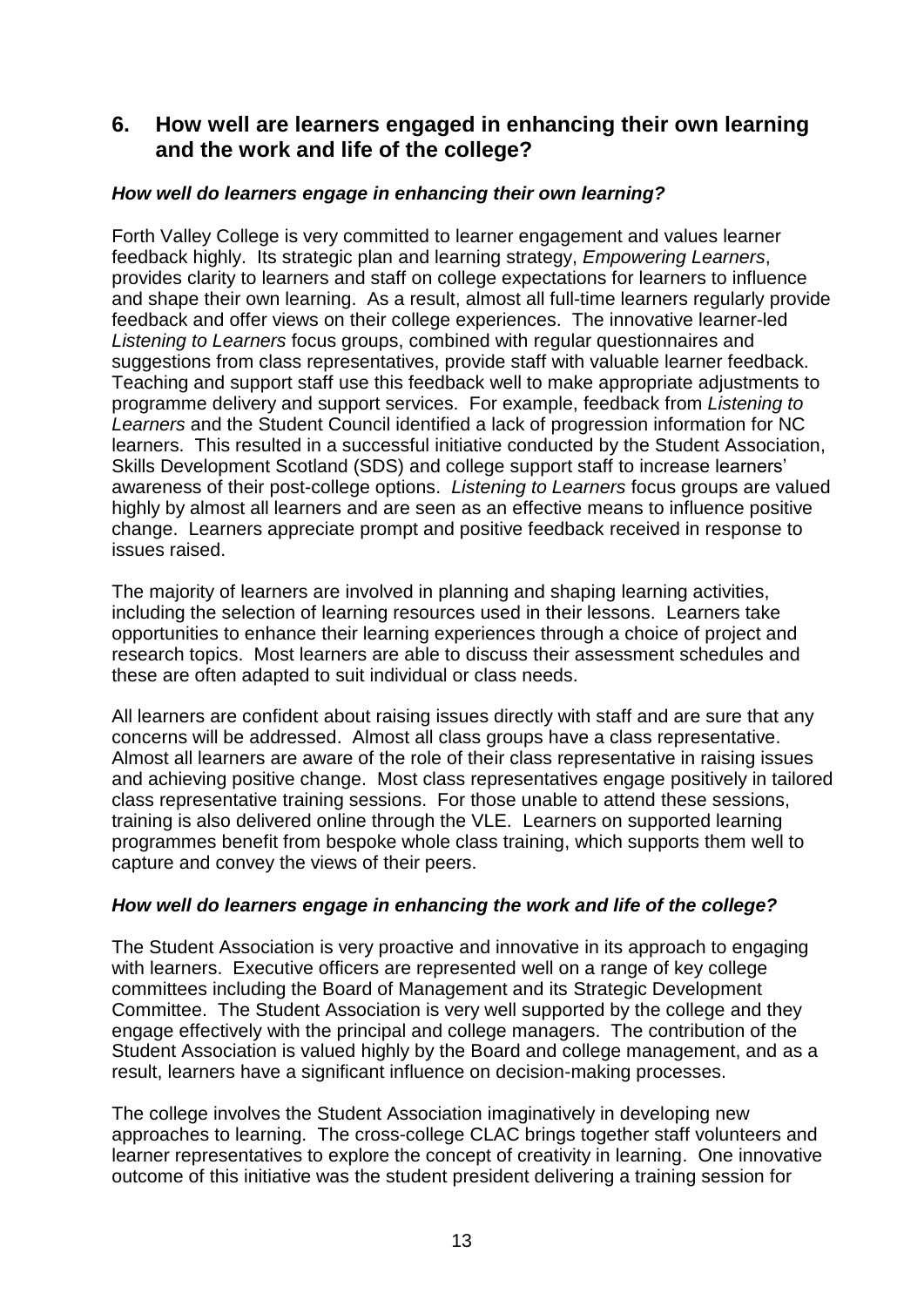teaching staff on the types of learning and teaching approaches that work well for learners. Additionally the Student Association and college VLE development team work collaboratively to engage learners in the creation of learning resources. This includes the *stoodle* project which supports learners to become *student teachers* using uploaded video clips and practical demonstrations to support fellow learners. The Student Association also lead a partnership project with college staff to offer the Scotland's Mental Health First Aid programme. This programme raises awareness of mental health issues and helps learners develop confidence to approach peers who are having difficulty coping with their studies.

The majority of class representatives attend bi-annual Student Council meetings to raise and discuss any cross-college concerns. These meetings are chaired by the student president and attended by members of the senior management team. The college responds quickly and effectively to concerns raised by learners and improvement actions from the meetings are communicated using the *You Said We Did* publication.

The Student Association pro-actively promotes its services and events through their *Fusion* blog site and social media. Almost all full-time learners are aware of the Student Association and have a basic understanding of its role. The student president and executive are highly visible on all campuses. They use colourful pull-up banners to good effect to inform learners of their presence on each of the three campuses.The Student Association officers have close links with most curriculum areas and use these links well to plan jointly a broad range of creative volunteering projects and events. These are valuable activities that enable learners to further develop their citizenship and employability skills.

The Student Association promotes effectively the issues of sustainability, environmental awareness and health and wellbeing to learners through well-planned and imaginative events, often delivered in partnership with external agencies. It also works collaboratively with the local Credit Union to make their services accessible to learners.

The Student Association has extended their executive officers' knowledge of key college functions and services through shadowing and regular interactions with support service departments. This has enabled the Student Association to provide consistent and accurate advice to learners with regard to, for example, bursary and hardship funding. The Student Association has developed an effective process for rewarding and incentivising the valuable contribution learners make through volunteering activities. Learners' contributions as class representatives and volunteers are recognised through the *Open Badges* award scheme.

The Student Association is pro-active in arranging volunteering and charity events. Examples include: English for Speakers of Other Languages (ESOL) learners supporting a homeless project with 'Walk a Mile in My Shoes' event and a 'Swishing' event in Falkirk campus successfully encouraging learners to donate and exchange unwanted clothing and jewellery. Through these activities learners raise significant amounts of money for a range of charitable causes.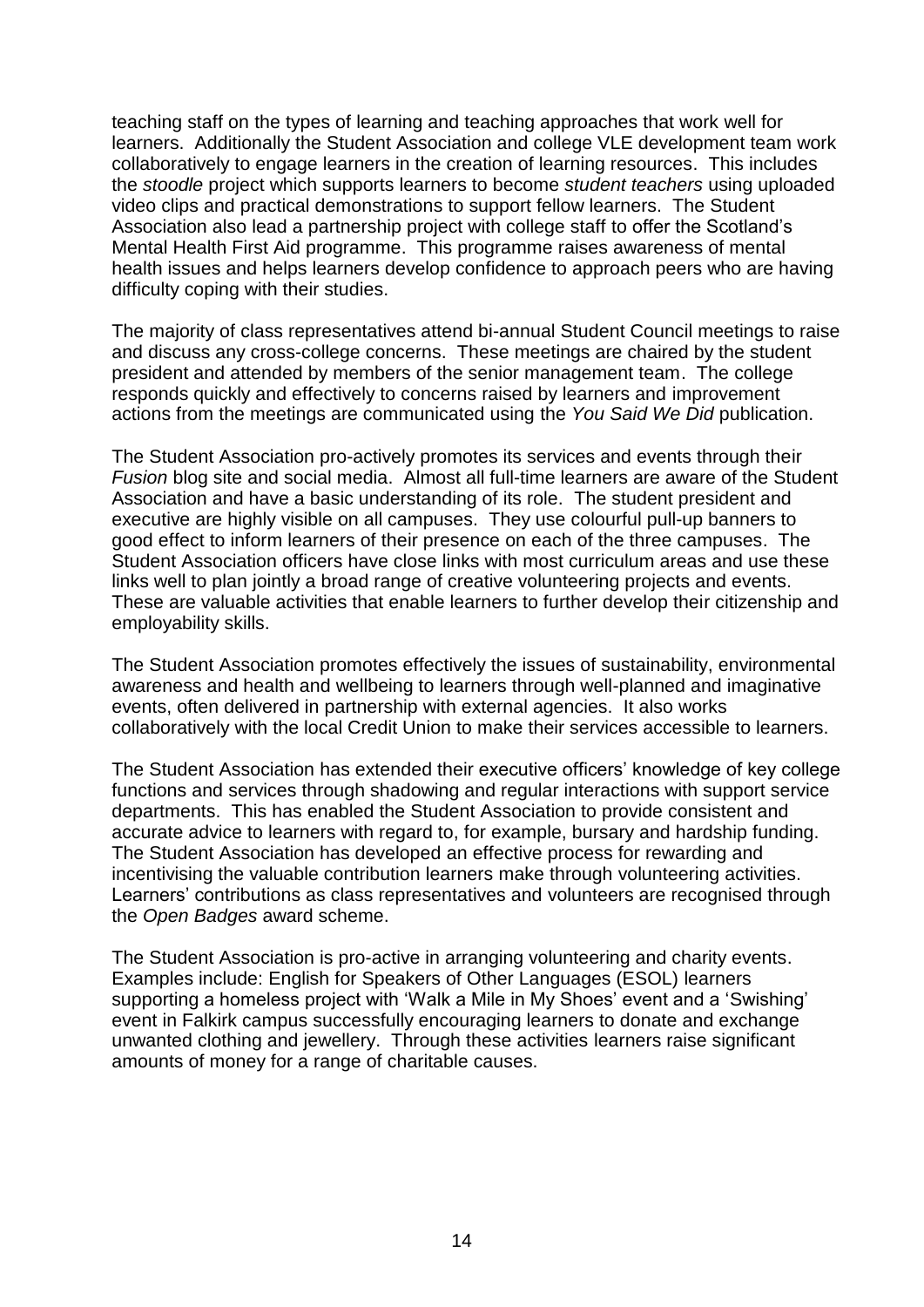#### **7. How well is the college led and how well is it enhancing the quality of its services for learners and other stakeholders?**

The Board of Management, principal and senior team have a clear, well-articulated mission statement *Making Learning Work*, that aligns well with key regional and national priorities. The mission and underpinning strategies are informed well by Scottish Government priorities including Developing the Young Workforce (DYW), SFC Forth Valley Regional Outcome Agreement and the SDS Forth Valley Regional Skills Assessment. The college has developed well-considered aims and objectives, supported by clear and comprehensive operational planning arrangements. These aims and objectives ensure learners develop the four capacities outlined within Curriculum for Excellence and provide opportunities to develop their skills for learning, life and work.

The principal and senior managers provide strong and forward-thinking leadership which conveys the importance of the college's learning strategy to staff. They actively promote the college's commitment to innovation, creative learning and partnership working. Staff feel they are consulted and their opinions are valued. Almost all staff understand well the aims of *Making Learning Work* and these feature prominently within all departmental operational plans, operational targets and resultant actions.

The *Forth Valley College Curriculum Strategy Road Map* provides a clear, well-articulated vision for a curriculum offer organised around distinct local area characteristics. Effective estate planning, alongside carefully planned curriculum distribution, ensures learners can easily access a wide range of vocational provision across the college's three campuses. Associate principals carry out well their substantial responsibility for enhancing quality and maintaining an effective quality culture. Their remits are intentionally balanced across support and curriculum functions and this arrangement provides a consistent and collaborative leadership approach across all campuses. As an early adopter of DYW, the college has, in conjunction with its local authorities and industry and national agency partners, realigned its school-college portfolio successfully to ensure it maximises opportunities to fulfil DYW aims and objectives.

The college encourages teaching staff to adopt creative and engaging approaches to learning through the CLAC project. This includes an innovative intranet based video repository (*Grapevine*) which hosts short video clips to support improvements in learning and teaching. Many teaching staff have engaged well with this project. However, some teaching staff have not become involved with the aims of the CLAC initiative. The college is aware of this and will support teaching staff participation as the project rolls out over the next few years. Most teaching staff benefit from a wide range of continuing professional development opportunities. Staff development for teaching and support staff is focused clearly on learner needs and college priorities. Staff without a teaching qualification are supported by the college to undertake Professional Development Awards and the Teaching Qualification in Further Education within a reasonable timescale.

The combined curriculum and support services leadership role of senior managers ensures that support services are planned well and are integrated fully with curriculum delivery across the college. Support team managers work very closely and effectively with curriculum managers and also with the Student Association to ensure that learners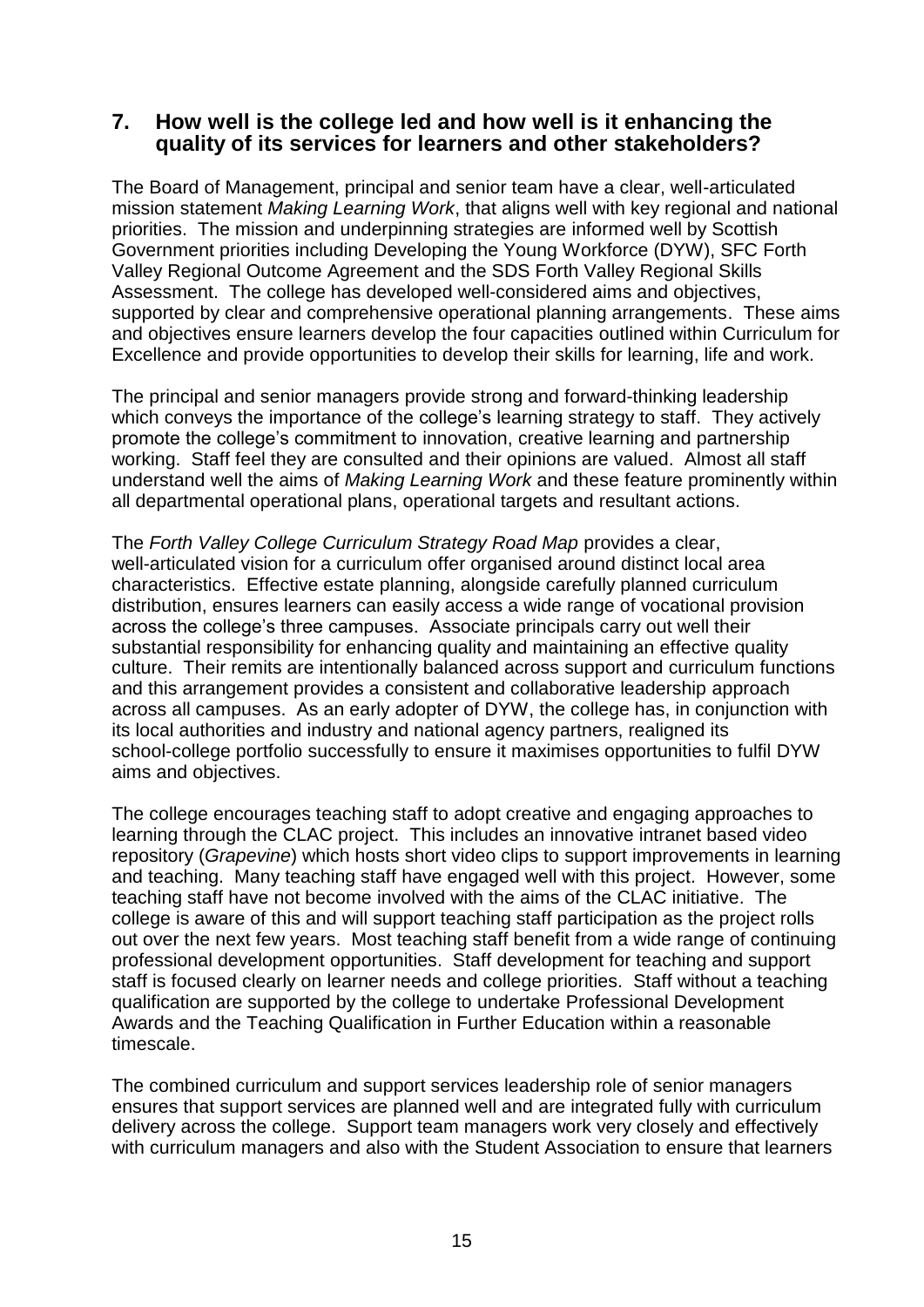are at the centre of self-evaluation and improvement planning for support services. Learners are provided with easy access to a wide range of external, specialist support agencies.

The college has a strong focus on improving learning and teaching, based on a culture that encourages creativity and innovation. Curriculum and support team managers lead and manage their areas of responsibility well, ensuring that enhancements to learner experiences are identified, implemented quickly and monitored regularly. Curriculum managers and teaching staff engage actively and positively in curriculum planning and review. The annual two-day *Curriculum Review Conference* provides an effective environment in which staff can evaluate and revise provision, identify ways of improving performance and share good practice. However, the college recognises that more needs to be done to ensure that all teaching staff, particularly during theory lessons, use teaching approaches that motivate and engage learners fully.

Programme self-evaluation arrangements are comprehensive and robust. Most staff engage positively with internal review and evaluation of their programmes and make good use of learner feedback and employers' comments. The college's Quality Team provide helpful feedback, support and challenge on programme self-evaluation reports. Programme teams also carry out effective annual reviews of their programmes which ensures underlying performance issues are addressed promptly.

The college has developed a voluntary peer observation model for teaching staff who wish to develop and extend innovative practice for learning and teaching. Most teaching staff welcome this initiative and engage collaboratively with their peers to reflect on their learning and teaching approaches. However, this initiative has still to be fully embedded across all teaching departments.

The College won an Association of Colleges Beacon Award for Innovation in Further Education 2014-2015. It has also won and been shortlisted for several other national awards for the quality of its provision and its approach to innovation, employer engagement and its work with apprentices.

The college continues to perform very well, with actions taken for improving its provision having a positive impact on the learner experience.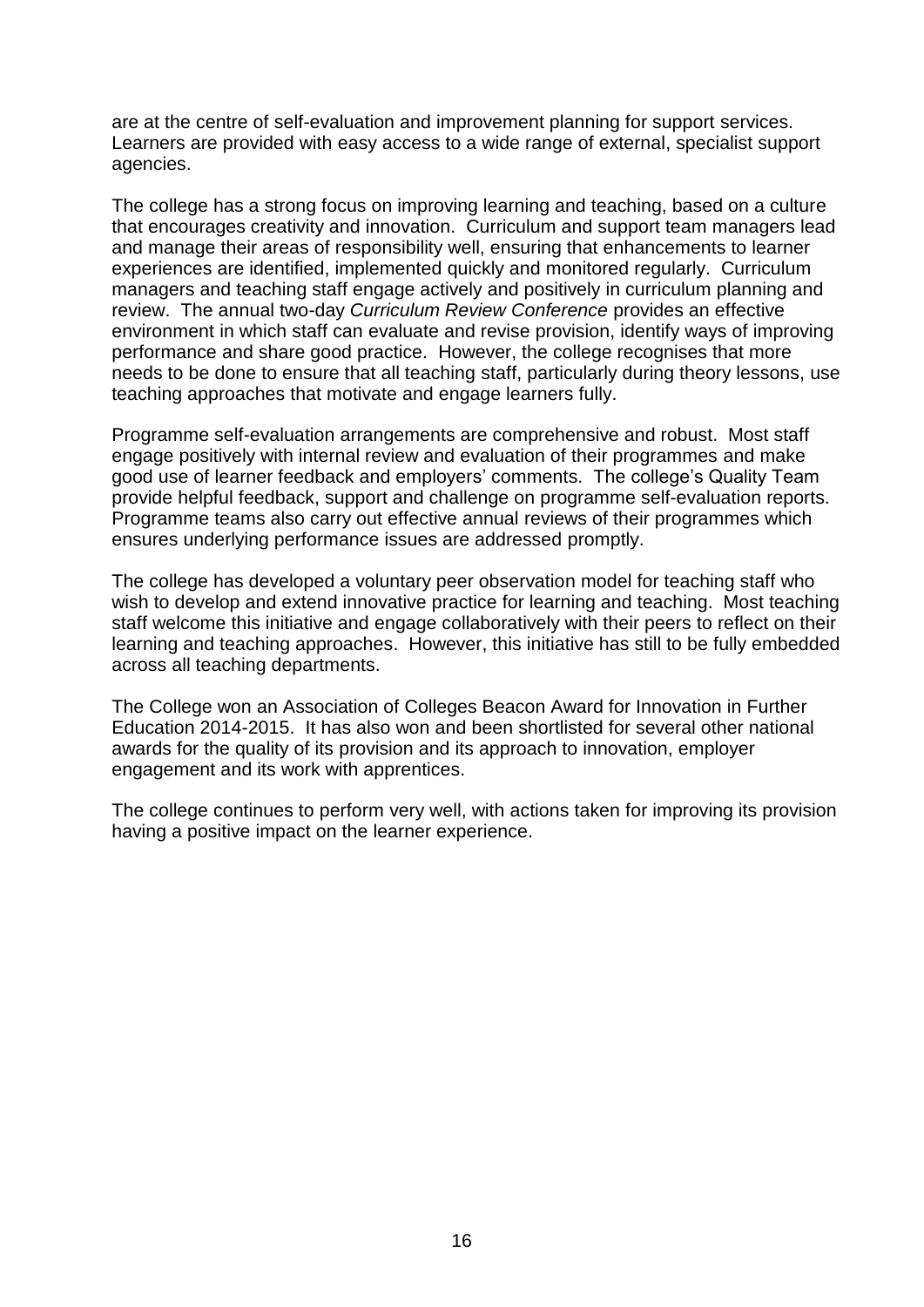#### **8. How extensive and effective are college partnerships with communities, other learning providers, employers and agencies?**

The college works proactively and collaboratively with an extensive range of key partners including Community Planning Partnerships, local businesses, schools, universities, and national and international employers. These partnerships support well the college's commitment to the development of a qualified workforce which meets the needs of business and industry. Local authority workforce development needs are considered carefully by college managers when planning curriculum changes and future developments. Through close planning and collaboration with employer partners, the college has developed bespoke facilities and programme content to meet industry and business needs for specialist skills. Examples include an integrated training facility for the growing facilities management sector, bespoke training for apprentices in the restoration of historically significant buildings and an outdoor overhead power line training facility, where trainees can experience the challenge of real-life working conditions.

Through active membership of Local Employability Partnerships, the college has developed close, effective links with its three neighbouring local authorities. This ensures that college programmes and services are accessible to school-aged learners. The college leads on the development of senior-phase vocational pathways and Foundation Apprenticeships, continuing to strengthen school-college partnerships across the region. Currently, over 700 school-aged learners from 18 local secondary schools benefit from attendance on a wide range of school-college programmes, including HNC provision, with many of these learners progressing onto full-time college programmes.

Employers speak very positively and enthusiastically of college programmes and services. Many have worked with the college over a number of years and view the college as being a key contributor to their success. Through this close collaboration, the college has expanded its modern apprenticeship programme to over 1,000 registered apprentices, mostly in the field of engineering. Curriculum teams work in close partnership with a wide range of employers and have a strong focus on providing relevant and up-to-date training provision. Through partnership with industry, the college has installed specialist plant and technologies for the oil, gas and chemicals sectors to provide high quality, industry standard training facilities.

The college works collaboratively with a large range of university partners. Through well-established articulation agreements which support learners to progress onto HE provision, there are currently 219 learners undertaking four integrated degree programmes with the University of Stirling. In addition, the college delivers two separate *Associate Student* programmes with Heriot Watt and Strathclyde Universities, as well as two further University of Stirling validated degree programmes.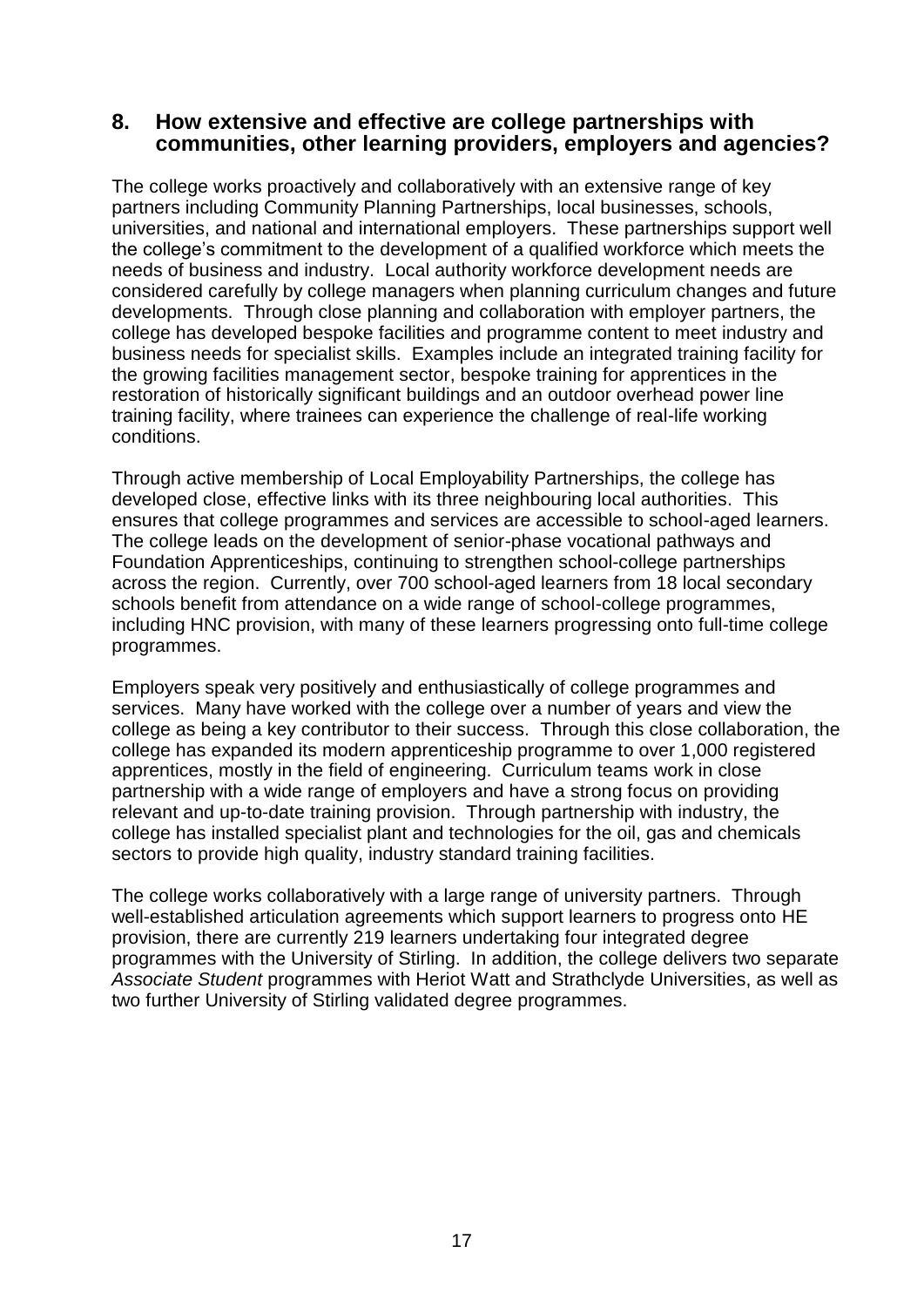## **9. Signposting excellent practice**

During the Education Scotland external review, the college submitted examples of what it considered to be excellent practice and the review team also identified examples worthy of dissemination.

#### **9.1 Supporting Transition to Positive Destinations for School Leavers Through Effective Data Sharing**

Working in partnership with Falkirk Council Children's Services, the college has made significant improvements to transition planning arrangements for school pupils in the senior phase of Curriculum for Excellence. The schools *data sharing portal* supports partners to track, manage and support transition to college programmes by providing direct access to real-time information about the application process for each pupil. The portal allows staff in schools, the local authority, and SDS to identify pupils who have applied for college programmes, and track individual learner progress through each stage of the application process. School staff are enabled to react quickly and provide tailored support for individual pupils in, for example, preparing for interviews, arranging release from school, planning travel to college, attending interviews, or achieving entry conditions. In turn, any pupils who have been unsuccessful in obtaining a college place are identified much earlier than previously. This enables school staff to provide targeted assistance and support pupils to identify an alternative positive destination. All partners are very appreciative of the improved access to data and describe how the transition process is now much more transparent and seamless. Greater analysis of data by both the college and local authority is helping partners to identify trends and support joint planning arrangements for sharing of good practice between schools. The college has also identified those programmes where school pupils are less successful in obtaining a place. This has enabled the college to review recruitment processes for these programmes and remove any unintended barriers to access. Plans are in place to introduce this service across the other local authorities with which the college works.

## **9.2 Creative Learning Action Community (CLAC)**

In line with its mission statement *Making Learning Work*, Forth Valley College staff and learners have a strong focus on developing innovative approaches to learning and teaching across all curriculum areas. There is a particularly strong emphasis on using creativity skills to move learning and teaching forward.

In order to emphasise its strategic importance, this initiative is being led by the Creative Learning Leadership Group chaired by the principal. The college formed a cross college CLAC with thirty staff volunteers and learner representatives who came together to explore the concept of creativity. They identified opportunities for creative approaches to learning and highlighted the barriers that prevent staff and learners being creative. The work started by identifying staff members with the right portfolio of creativity skills who could act as facilitators, mentors and champions of creative learning. A group of creative arts staff, worked with their peers to enable them to explore new ideas. They used well-established techniques for generating ideas and exploring and testing concepts, based on their experience of film-making, drama and visual arts. This open-ended, inventive approach resulted in the generation of many interesting ideas for enhancing learning and teaching.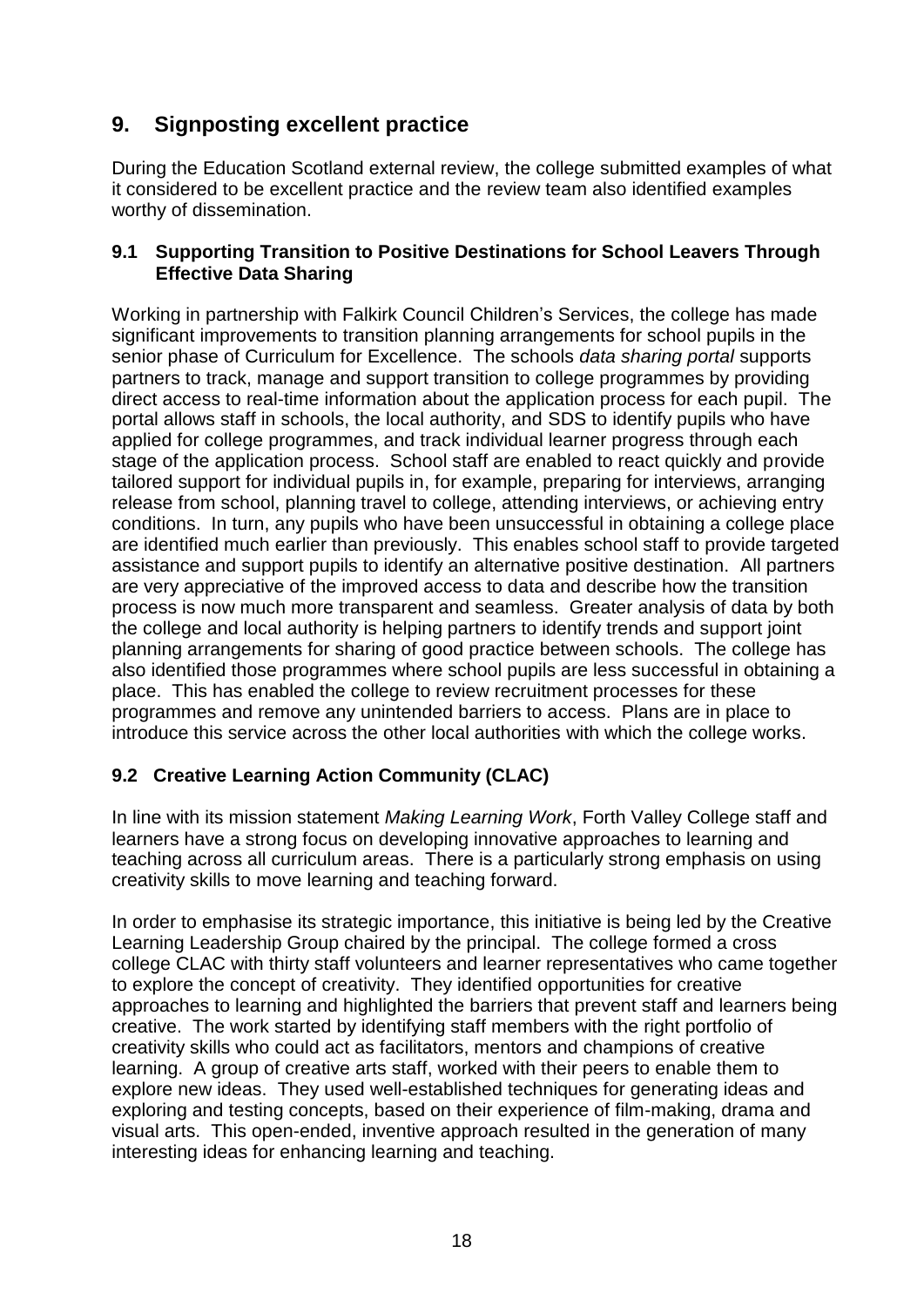A particularly strong aspect was the emergence of the theme of collaboration between departments and very different subject areas. This focus on interdisciplinary learning has been particularly successful in terms of stimulating curiosity and widening peer learning networks, amongst both staff and learners. In one example, learners studying construction and make-up artistry worked together on a health and safety project. The construction learners focused on typical work-place scenarios and the make-up artists replicated serious work-based injuries. This made the learning on health and safety very real and provided the make-up learners with a challenging and rigorous project. The communication and discussions between learners, supervised by staff, ensured that each group completed the project with a much stronger understanding of each other's work.

Within the college, an increasing number of collaborations across departments are developing, with the on-going support of mentors. This is becoming a strong and successful learning and teaching theme within the college, with many projects transferable across subject areas. There is evidence within the college that as a result of this collaborative approach learner motivation, sense of empowerment and unit achievement on the programmes involved has significantly increased**.** 

#### **9.3 Learner Engagement 'Listening to Learners'**

In response to learner feedback, the college has extended its approaches to engaging learners in evaluating their learning experiences. The college has set up *Listening to Learners* focus groups, held twice each year, with all members of each class to replace class representatives attending *programme review* meetings. This has greatly expanded the number of learners who are able to present their views directly to teaching staff and managers in a formal, recorded way. Over the past years, this has enabled the college to engage with over 2,500 learners each year through approximately 270 focus groups. A key and innovative aspect of this process is that it is facilitated by class representatives. Many have benefited from specific training in facilitating meetings as part of class representative training.

The college has designed the *Listening to Learners* focus groups in order to gather detailed feedback about the quality of the learning experience. The template for recording the focus group feedback is based on key strands of the college's learning strategy *Empowering Learners*. During class representative training, there is an opportunity for these learners to influence its language and layout to ensure that they feel confident about using it with their peers.

The focus groups generate very detailed and specific information about learners' views on their learning. The face-to-face nature of the focus groups and the allocation of an appropriate amount of time for discussions means that issues are explored in depth, which is not always possible in formal meetings or through use of surveys. Class representatives have a strong sense of ownership of the process and many feel enabled to propose solutions to issues, rather than just raise them. There is also strong, collaborative partnership working between class representatives and curriculum managers who ensure that issues are discussed by programme teams and any actions fed back to learners promptly. *Listening to Learners* has generated many examples of improvements at programme level including programme design, learning and teaching, resources, assessment and learner support. *Listening to Learners* feedback is also analysed at college level to identify any patterns or trends that would benefit from more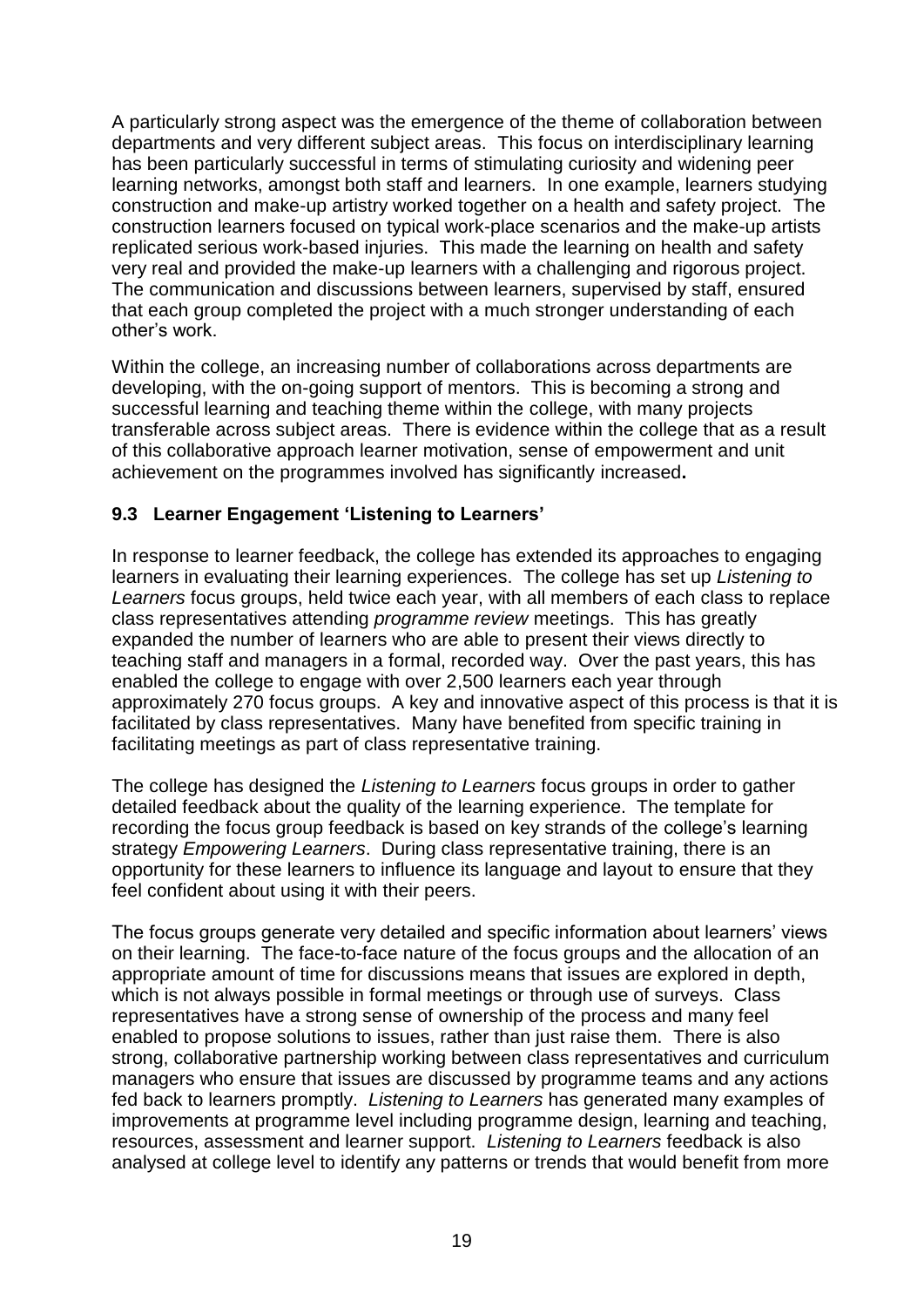strategic action. As a result of this process, learners across the college feel confident that their views are gathered systematically and that the college takes them seriously.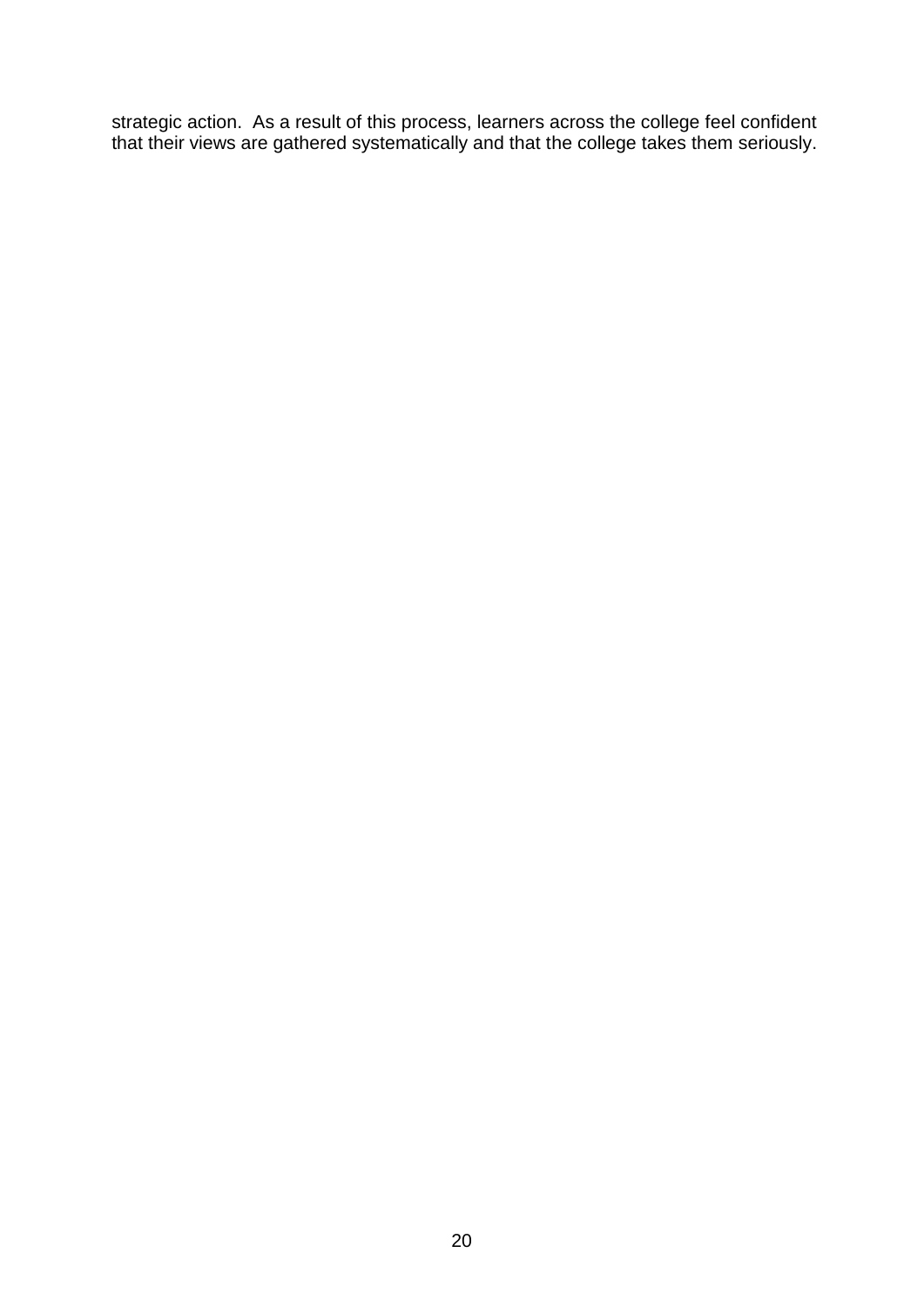## **10. What is an overarching judgement?**

Education Scotland uses an overarching judgement of *Effectiveness* to express the findings of the review team. The judgement of effectiveness takes into account all the evidence gathered through the external review. Such judgements express outcomes as:

#### **effective; limited effectiveness; or not effective.**

This judgement is further detailed by supporting statements which substantiate the judgement of effectiveness. Education Scotland evaluates and reports according to the three key principles. In this report, the principles and supporting statements relate to:

Key principle 1 – High quality learning (supporting statements numbers 1 and 2)

Key principle 2 – Learner engagement (supporting statement number 3)

Key principle 3 – Quality culture (supporting statement number 4)

Judgements of effectiveness and supporting statements provide stakeholders with assurances, or otherwise, about the quality of a college's provision. These judgements are based on trends and track record of a college, the findings at the time of the external review, and the college's capacity to continue improving.

**A judgement of** *effective* indicates that the college has in place **effective**  arrangements to maintain and enhance the quality of its provision and outcomes for learners and other stakeholders. This judgement means that, in relation to quality assurance and enhancement, the college is led well, has sufficiently robust arrangements to address any minor weakness, and is likely to continue to improve the quality of its services for learners and other stakeholders.

**A judgement of** *limited effectiveness* indicates that the effectiveness of the college's arrangements to maintain and enhance the quality of its provision and outcomes for learners and other stakeholders is **limited**. This judgement means that there are some strengths in the college's arrangements for quality enhancement. However, there are weaknesses in arrangements for *high quality learning* and/or le*arner engagement*  and/or *quality culture*. If not addressed, the importance of these weaknesses will continue to **limit the effectiveness** of the college's arrangements.

**A judgement of** *not effective* indicates that the college's arrangements to maintain and enhance the quality of its provision and outcomes for learners and other stakeholders are **not effective**. This judgement means that there are significant weaknesses in the arrangements for *high quality learning* and/or *l*e*arner engagement* and/or *quality culture*. There is a high probability that, without significant and comprehensive action, with external monitoring and support, the college will fail to improve current low-quality provision and outcomes to an acceptable level. Education Scotland does not have evidence that the college has the capacity and commitment to identify and implement effective and comprehensive action.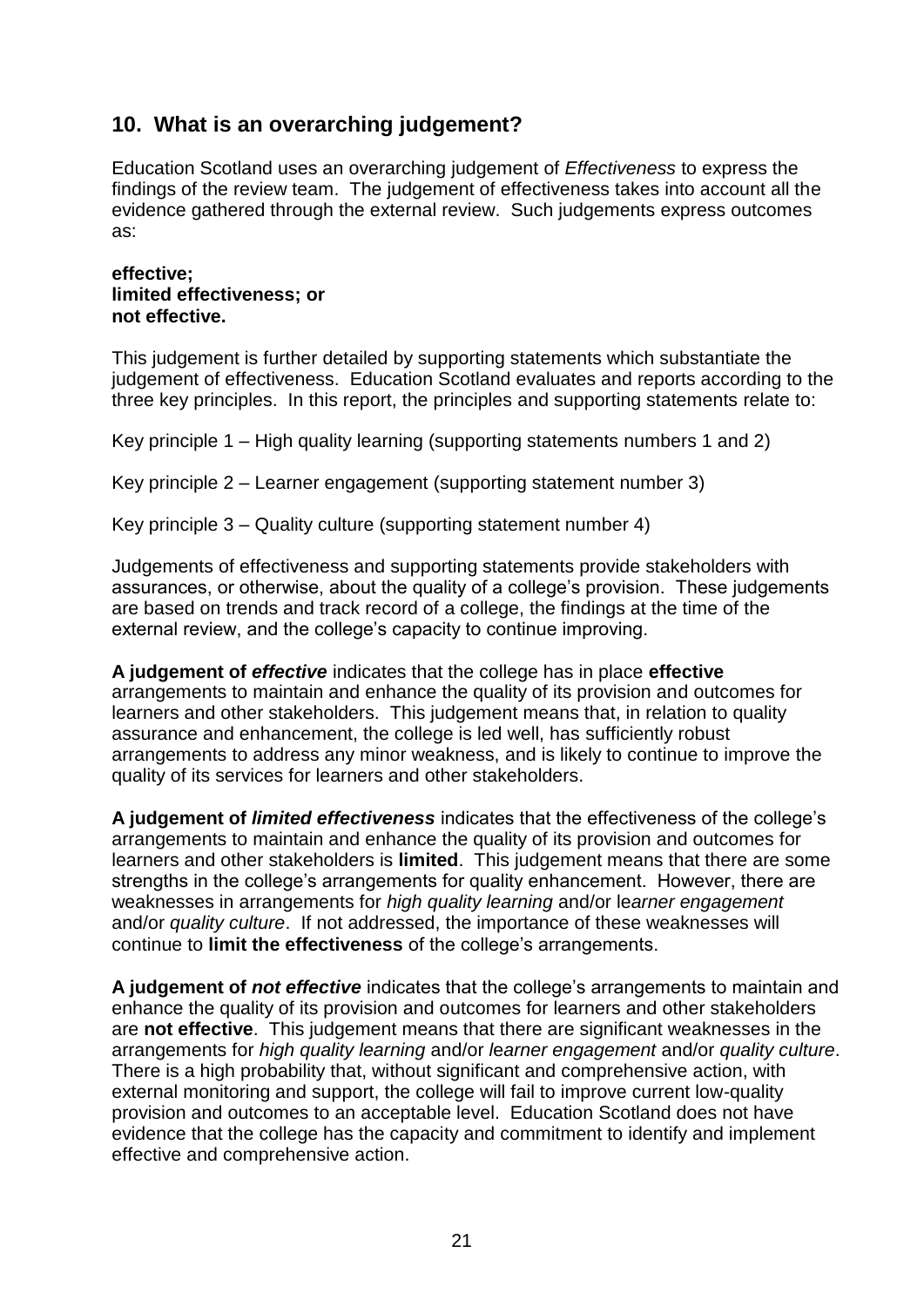#### **Scottish Funding Council response to judgements**

If the overarching judgement is **effective**, the Council will expect the college to engage with Education Scotland in follow-up activity, as appropriate, and, one year after the publication of the review reports, to provide a report, endorsed by its governing body (see *Council guidance to colleges on quality from August 2012*, paragraphs 62-66 [SFC/13/2012](http://www.sfc.ac.uk/newsinformation/Circulars/2012/SFC1312.aspx) setting out its response to the review.)

If the overarching judgement is of **limited effectiveness** or is **not effective**, the Council will require the institution to prepare and fulfil an action plan to address the shortcomings identified (see paragraph 67 of guidance). Education Scotland will provide advice to SFC on the adequacy of the action plan and on how it is being implemented. SFC, taking into account any advice from Education Scotland, will normally require a formal follow-up review at an appropriate time, usually within no more than two years.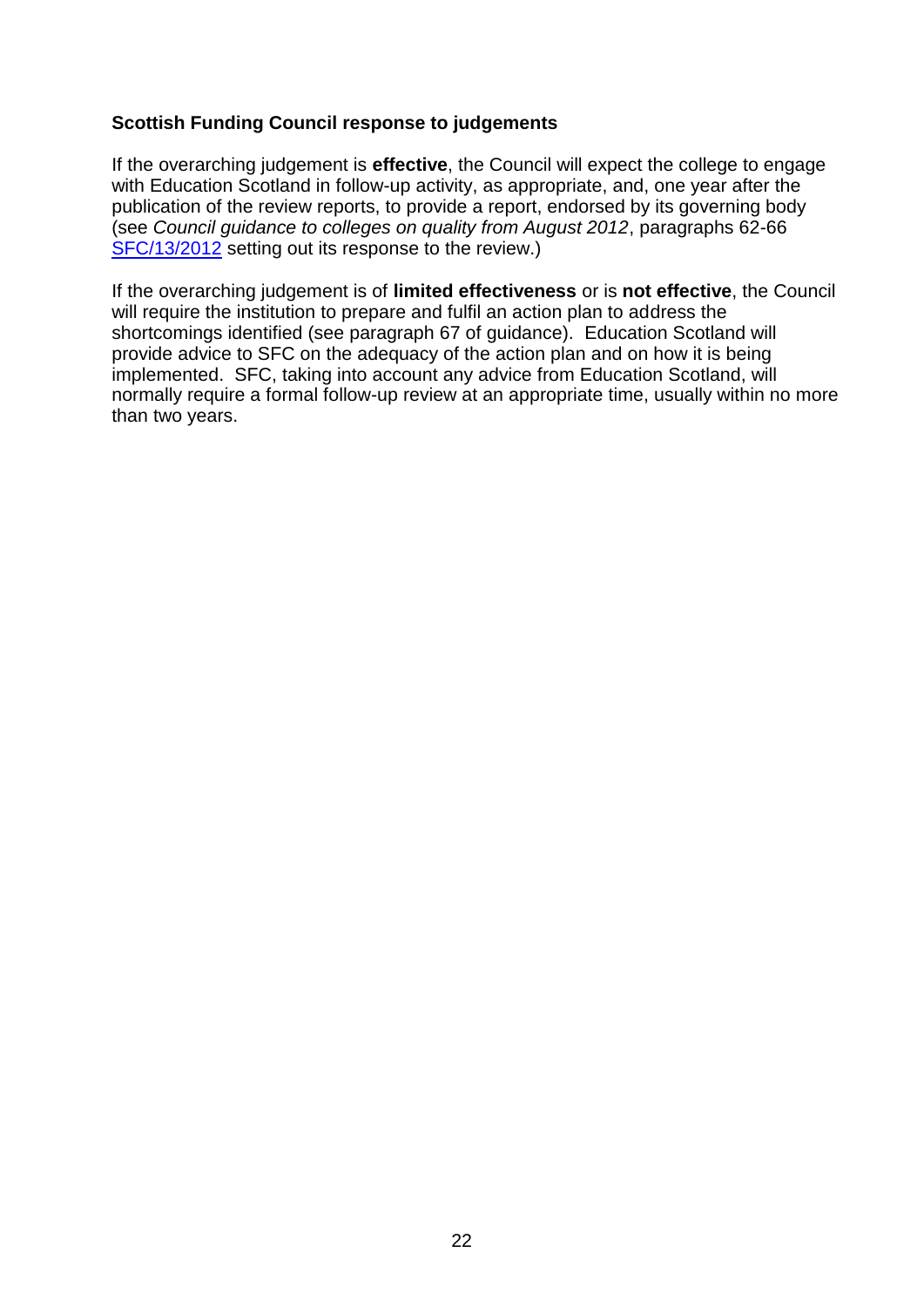## **11. What happens next?**

Education Scotland will continue to monitor progress during annual engagement visits to the college.

There will be feedback to the learners at the college.

One year on from this report, the college will produce a report setting out what it has done to address the main points for action and/or areas for development in the report and other quality assurance and enhancement activities. There will be a link to this report from Education Scotland's website.

Ian P Beach HM Inspector

## **12. Further information**

The review and judgements relate to the college as a whole and do not provide information about individual programmes of study or subjects. For further information on these or any other queries, contact the college or look on its website <http://www.forthvalley.ac.uk/>

For further information about Education Scotland, the external review methodologies, or other information about reviews, see [www.educationscotland.gov.uk](http://www.educationscotland.gov.uk/)

For further information about the Scottish Funding Council, see – [www.sfc.ac.uk](http://www.sfc.ac.uk/)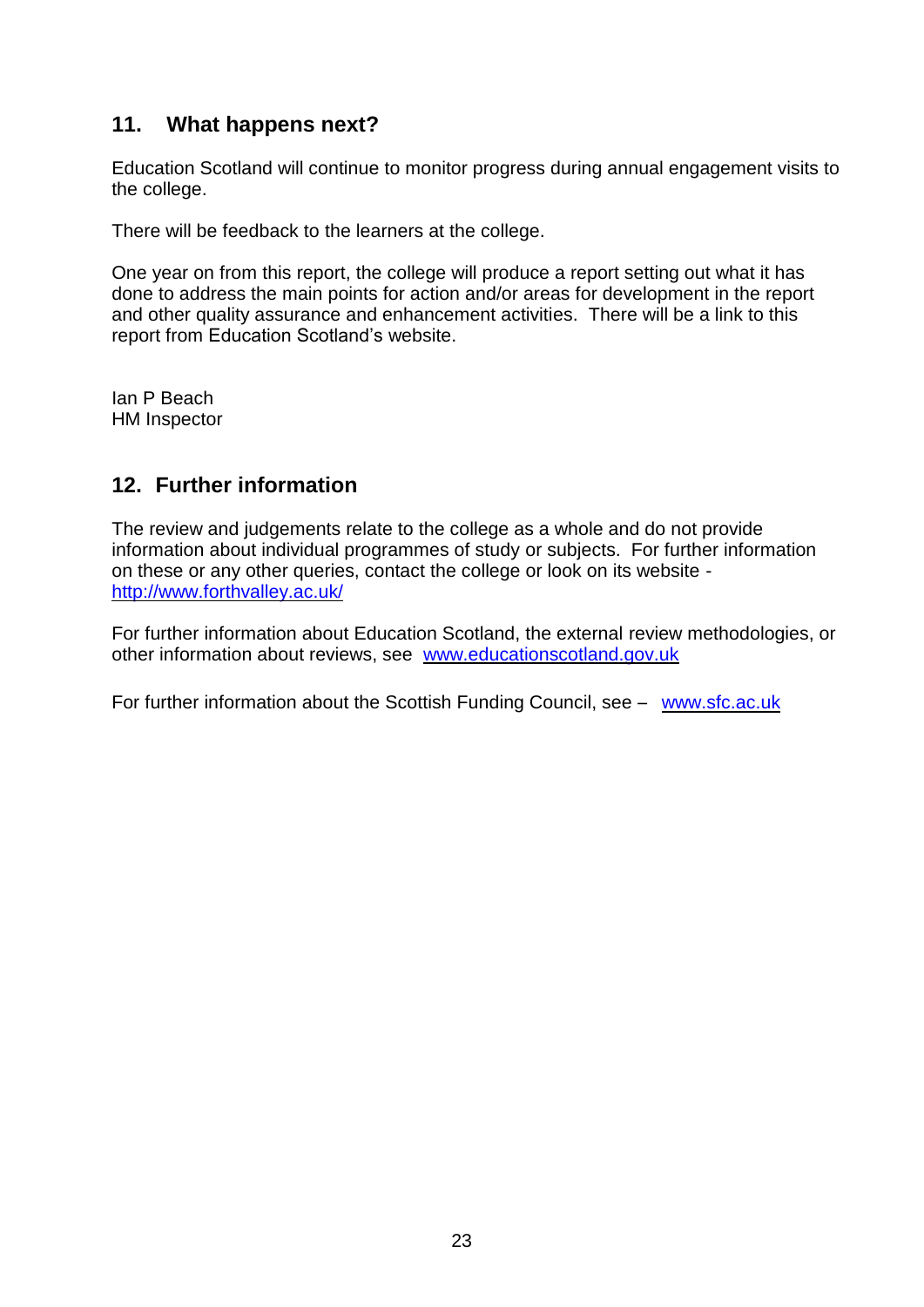## **13. How can you contact us?**

This report has been produced as a web-only publication and is available on our website at

[http://www.educationscotland.gov.uk/inspectionandreview/reports/othersectors/collegere](http://www.educationscotland.gov.uk/inspectionandreview/reports/othersectors/collegereviews/ForthValleyCollege.asp) [views/ForthValleyCollege.asp](http://www.educationscotland.gov.uk/inspectionandreview/reports/othersectors/collegereviews/ForthValleyCollege.asp)

If you would like to receive this report in a different format, for example, in a translation please contact the administration team on 0131 244 5684.

If you want to give us feedback or make a complaint about our work, please contact us by telephone on 0131 244 4330, or e-mail: [complaints@educationscotland.gsi.gov.uk](mailto:complaints@educationscotland.gsi.gov.uk) or write to us addressing your letter to The Complaints Manager, Denholm House, Almondvale Business Park, Livingston, EH54 6GA.

#### **[Readability Survey](http://www.educationscotland.gov.uk/Images/FEReadabilitysurvey130612_tcm4-719342.doc)**

Alternatively if you are reading this report in hard copy please type the following address into your web browser.

http://www.educationscotland.gov.uk/Images/FEReadabilitysurvey130612\_tcm4- 719342.doc

Crown Copyright 2016 Education Scotland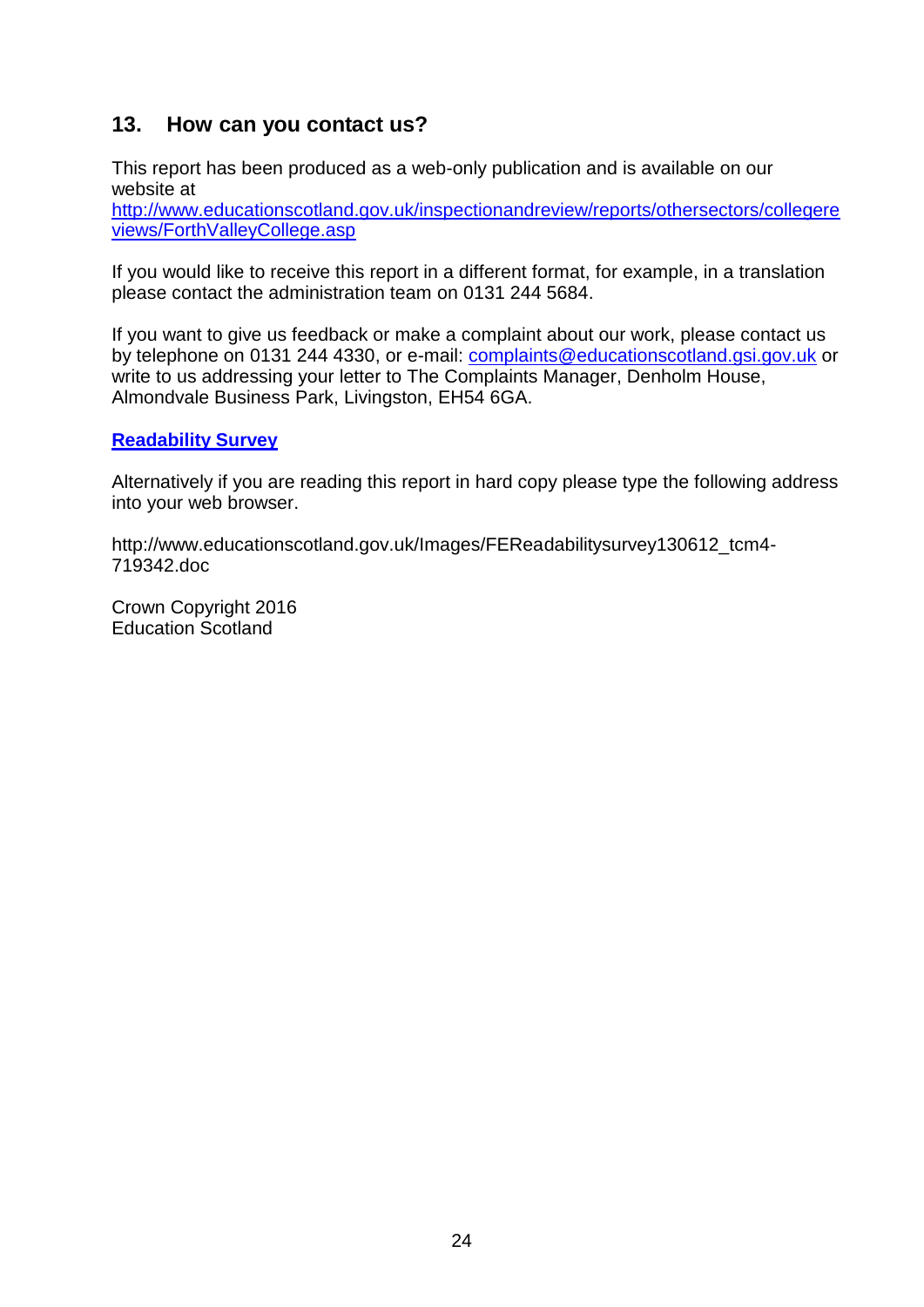## **Appendix 1**

## **Glossary of terms**

- CLAC Creative Learning Action Community<br>DYW Developing the Young Workforce
- DYW Developing the Young Workforce<br>ESOL English for Speakers of Other Lar
- ESOL English for Speakers of Other Languages<br>FE Further Education
- **Further Education**
- HE Higher Education<br>
HNC Higher National C
- Higher National Certificate
- NC National Certificate<br>PVG Protection of Vulner
- Protection of Vulnerable Groups
- QI Quality Indicator<br>SCOTS School College C
- School College Opportunities to Succeed
- SCQF Scottish Credit and Qualifications Framework
- SDS Skills Development Scotland<br>SFC Scottish Funding Council
- SFC Scottish Funding Council<br>SQA Scottish Qualifications Au
- SQA Scottish Qualifications Authority<br>VLE Virtual Learning Environment
- VLE Virtual Learning Environment<br>WRAP Workshops to raise Awarenes
- Workshops to raise Awareness of Prevent